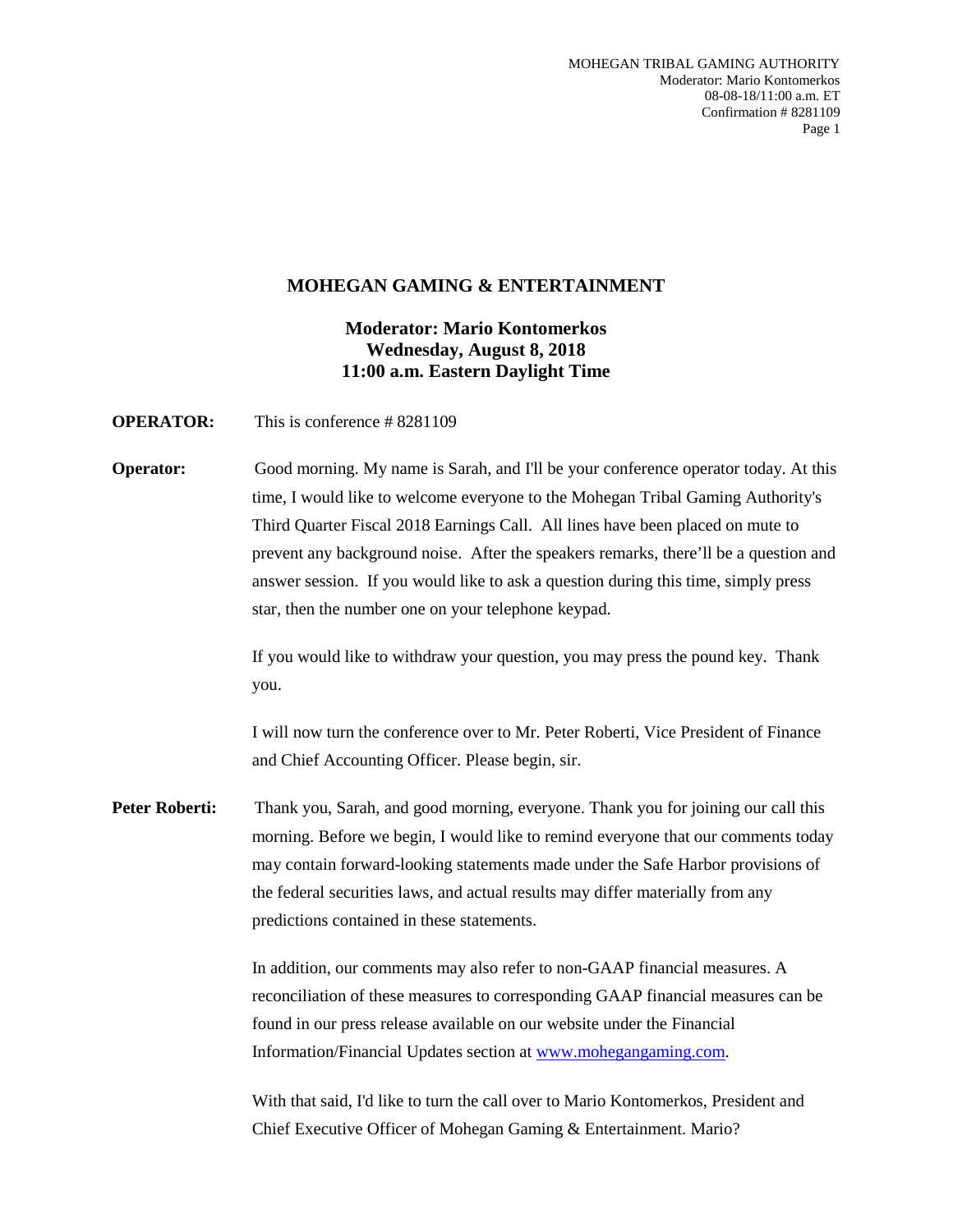**Mario Kontomerkos:** Thank you, Peter, and good morning, everyone. Before we begin, I'd like to introduce the participants of today's call. Today we are joined by the Chairman of the MGE Management Board, Kevin Brown. We also have Tom Burke, Chief Operating Officer of MGE; Drew Kelley, our newly on boarded CFO, and; Peter Roberti, our Vice President of Finance and Chief Accounting Officer who you just heard from; along with Chris Jones, our Vice President of Corporate Finance. In addition, we have a number of others in the room and on the phone that are available to answer any questions that you may have.

> So as we begin today, the Chairman will provide some introductory comments. Tom Burke and Drew Kelley will then briefly discuss our operating results for the last quarter, and provide you with a brief overview of the balance sheet matters, after which, we can then open up the call for Q&A.

So with that, I'll turn the call over to the Chairman of the Mohegan Tribe and MGE Management Board, Kevin Brown. Kevin?

**Kevin Brown:** Thanks, Mario. Good morning, everyone. Thanks for joining today's call. We are pleased to report our fiscal 2018 third quarter earnings, which put us in a solid position for the imminent change in a competitive landscape in the region. I was just asked yesterday if we had been preparing for the competition. Our response is that we've been preparing for competition since the day we opened in 1996 from our peer competitor across the river to competition from Rhode Island, competition from New York and now from Massachusetts. It's not a dire situation, and we know how to proactively prepare. We've been through this before. This is our region. And we have 6,000 front line team members who are good at delivering incredible guest service, and they're ready for the fight.

> The team's been focused strategically and operationally. Strategically, we've added new amenities this quarter, like our \$80 million Expo and Convention Center, and we plan new experiences soon to come, like our recently announced 5 Diamond branded hotel experience for our VIP guests. Operationally, the teams been focused on cost containment here in Connecticut, while the portfolio outside of Connecticut continues to perform magnificently and is contributing to the bottom line.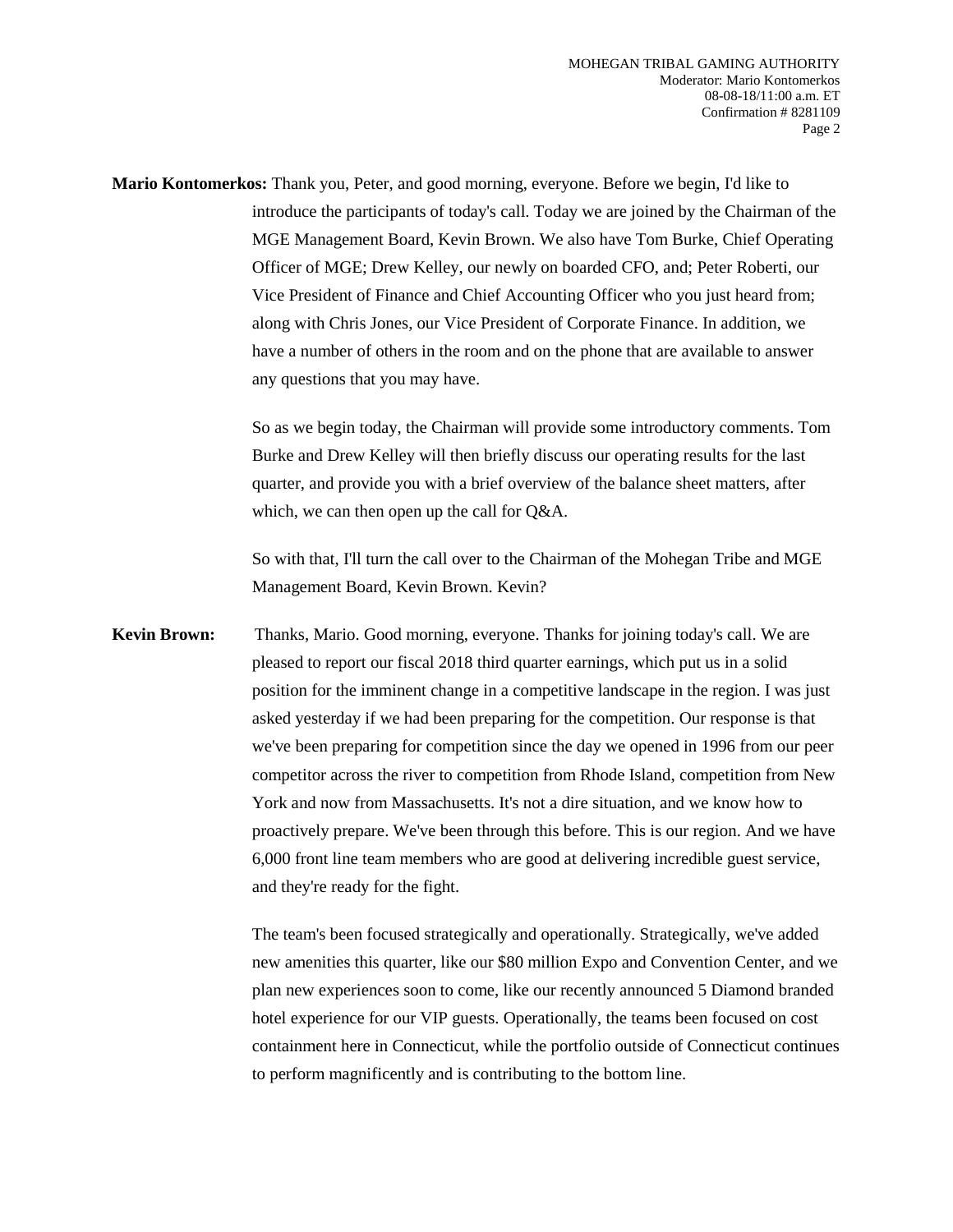I'm also happy to report we continue making significant progress on our development pipeline and our global diversification efforts. This starts with rounding out our C suite with critical hires and manifests and continued progress with our South Koreanbased Inspire project, which is moving along smartly.

On that note, and always of interest to you, last quarter, we reported to you that South Korea saw a 10% lift in Chinese visitation in the month of March. That trend continues with a 49% lift in Chinese visitation in the month of June, portending a promising future for our 2021 opening of Inspire.

So thanks to all of you for dialing in to hear this good news and at this point, for a more detailed review, let me turn the call over now to our Chief Financial Officer of Mohegan Gaming and Entertainment, Drew Kelley. Drew?

**Drew Kelley:** Thanks, Kevin. Hello, everyone, and thank you for joining our call today. Before I begin the quarterly review in detail, I would like to take a few moments to mention we have begun to make changes to the way we report in the spirit of greater transparency and effectiveness in our communication. As a first step, we expect to file the 10-Q later today, and I anticipate future similar filings will be made available prior to our quarterly earnings calls.

> Furthermore, we have also just made available supplemental information in a new presentation available on our website, specifically under the Financial Information and Financial Updates tab, and I encourage interested parties to review this presentation in connection with other information available in our traditional SEC filings.

Turning to results, overall fiscal 3rd quarter revenue and earnings performance was generally in line with prior year results. Variances to prior year results were largely due to lower entertainment revenues, driven, in part, by a less favorable entertainment calendar and in particular, fewer headliner shows in the recently completed period. As many are aware, this segment of our business is somewhat 'seasonal', and we are otherwise beholden to the acts and touring schedules. Overall, the recent entertainment trend is temporary, however, and as Tom will further demonstrate, we are very excited about the upcoming entertainment schedule.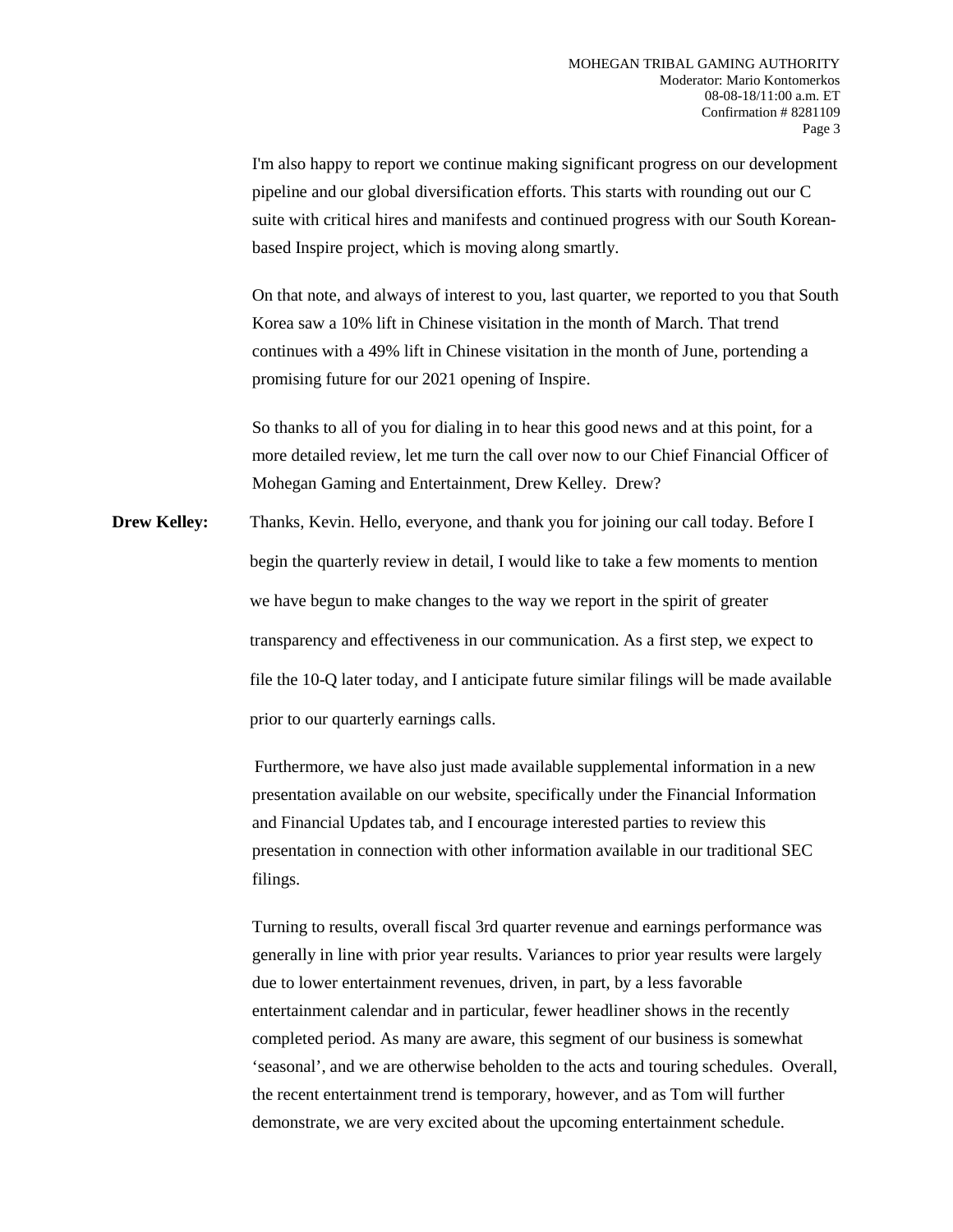Despite this non-gaming revenue issue, we were partially able to offset the decline through increased table game revenues, which benefited from higher year-over-year hold percentages. At the same time, our wholly owned properties in Connecticut and Pennsylvania continued to adjust their respective cost structures to mitigate a combination of challenging comparisons and the imposition of additional gaming tax in Pennsylvania. Again, Tom will speak further and in greater detail. But these operational cost containment initiatives, along with revenue enhancement measures, reflect the initial phases of a prolonged strategy to combat anticipated incremental competition in the New England gaming market.

Turning to our managed properties, we continue to be very pleased with performance at ilani. Located just north of Portland, Oregon, the property continues to gain traction, having just crossed its 1-year anniversary. Given this anniversary, I will note that the current period reflects an almost doubling of operating fees, while the prior period included material development fees associated with the property opening. Overall, while corporate results will continue to be somewhat lumpy, we believe the property's anticipated continued strong performance, likely refinancing and potential expansion will increasingly drive consistent growth going forward.

Speaking of developments, this quarter also marked considerable progress with our non-gaming development strategy. As Kevin mentioned, on May 31, we opened our \$80 million, 150,000-square-foot-plus Mohegan Sun Exposition and Convention Center by hosting the legendary Barrett-Jackson auto auction with great success. Combined with our preexisting facilities, Mohegan Sun now offers over 275,000 square feet of meeting, incentive, convention and exhibition space, the largest in the region. We believe the Expo Center, along with several other planned enhancements, will continue to position Mohegan Sun as the premier gaming and entertainment destination in the Northeast for years to come.

Elsewhere, we continue to make progress on several development efforts in North America, South Korea and more broadly in Asia, in order to diversify and strengthen our revenue sources and credit profile. At Inspire, our South Korea development, we are encouraged by the continued and accelerating positive momentum in Chinese visitation, just one of the few pillars of success for this property. Importantly, we believe the project's pre-development and related financing remains on track.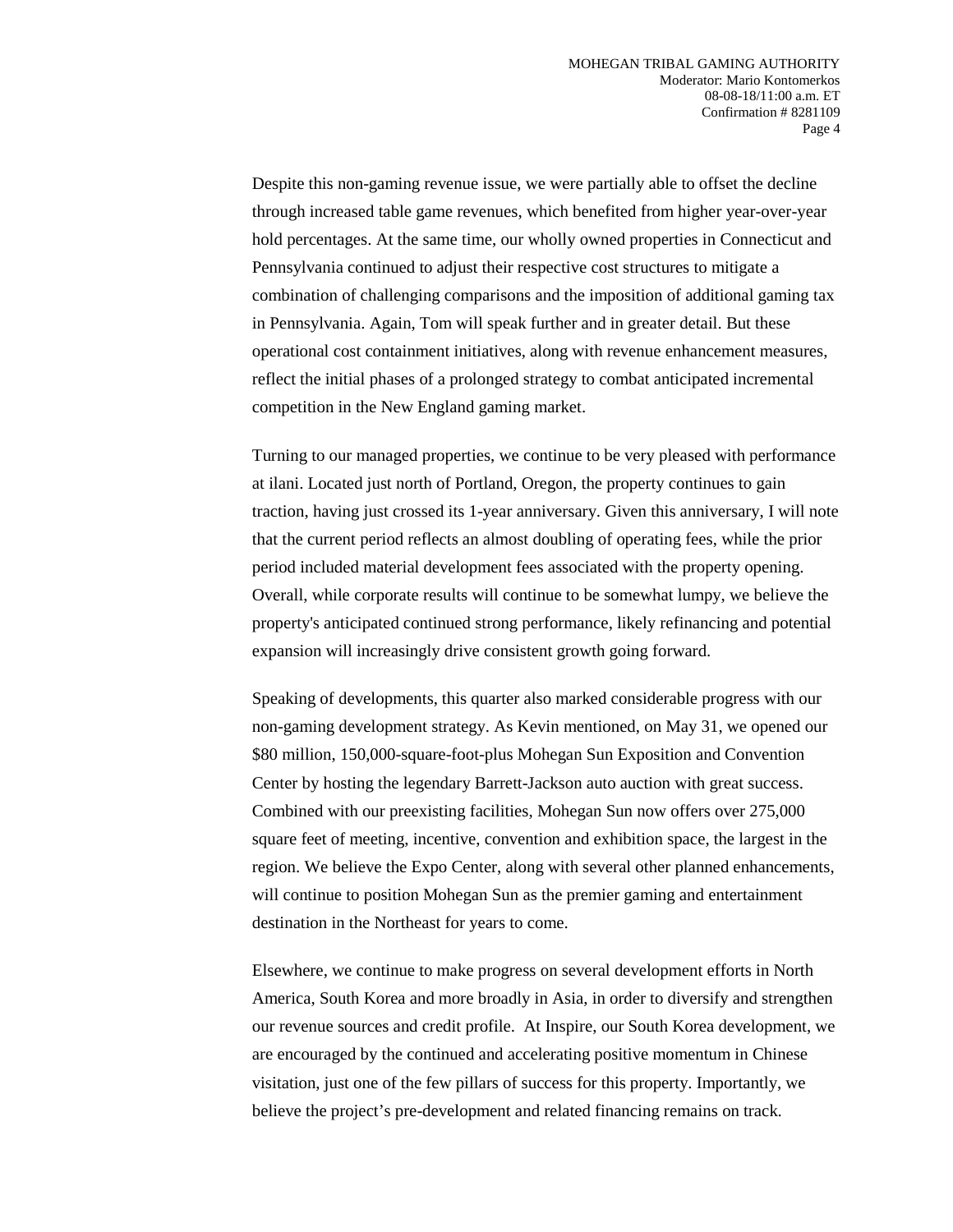Overall, we are greatly appreciative to the people of Korea for the opportunity to develop a truly unique integrated resort in the region and look forward to providing updates on several new key developments in the coming few months.

Back in Connecticut, together with our joint venture partner, we continue to press forward with our casino project in East Windsor. Demolition of the existing buildings on site is now complete, and we are working through the various zoning and regulatory requirements required to ensure a quick start once our partner receives final and necessary approvals. Ultimately, we remain resolute in our plans to develop this key JV property despite attempts to block or delay the project.

Similarly, on sports wagering front, we are currently working with the state of Connecticut and our fellow tribal partner to reach a viable long-term agreement, and we are hopeful that we will have sports wagering active in our property in short order.

Finally, let me now provide a brief update on the Balance Sheet:

Our Total Leverage Ratio, calculated on a gross basis was 4.95x, with Total Debt, as defined under the Bank Credit Facility, of \$1.79 billion, increasing by \$73 million from the prior quarter. This increase was driven primarily by the impact of the 100% purchase of Inspire. Elsewhere, \$84 million was drawn on our \$250 million revolver as of June 30. After factoring in outstanding Letters of Credit, we had approximately \$163.7 million available for borrowing, while Cash and Cash Equivalents totaled \$201.1 million.

Overall, liquidity totaled approximately \$287 million, net of Bankroll and Restricted Cash at the end of the quarter.

Finally, distributions to the Tribe from MGE totaled \$15 million, while Capital Expenditures totaled \$32.1 million for the quarter, comprised of maintenance capital expenditures of \$11 million and \$21 million of expansion and development cap ex, generally related to our Expo and Inspire projects.

With that, let me turn the call over to Tom, our Chief Operating Officer, to provide some of the highlights of both the wholly owned operating units and the managed property. Tom?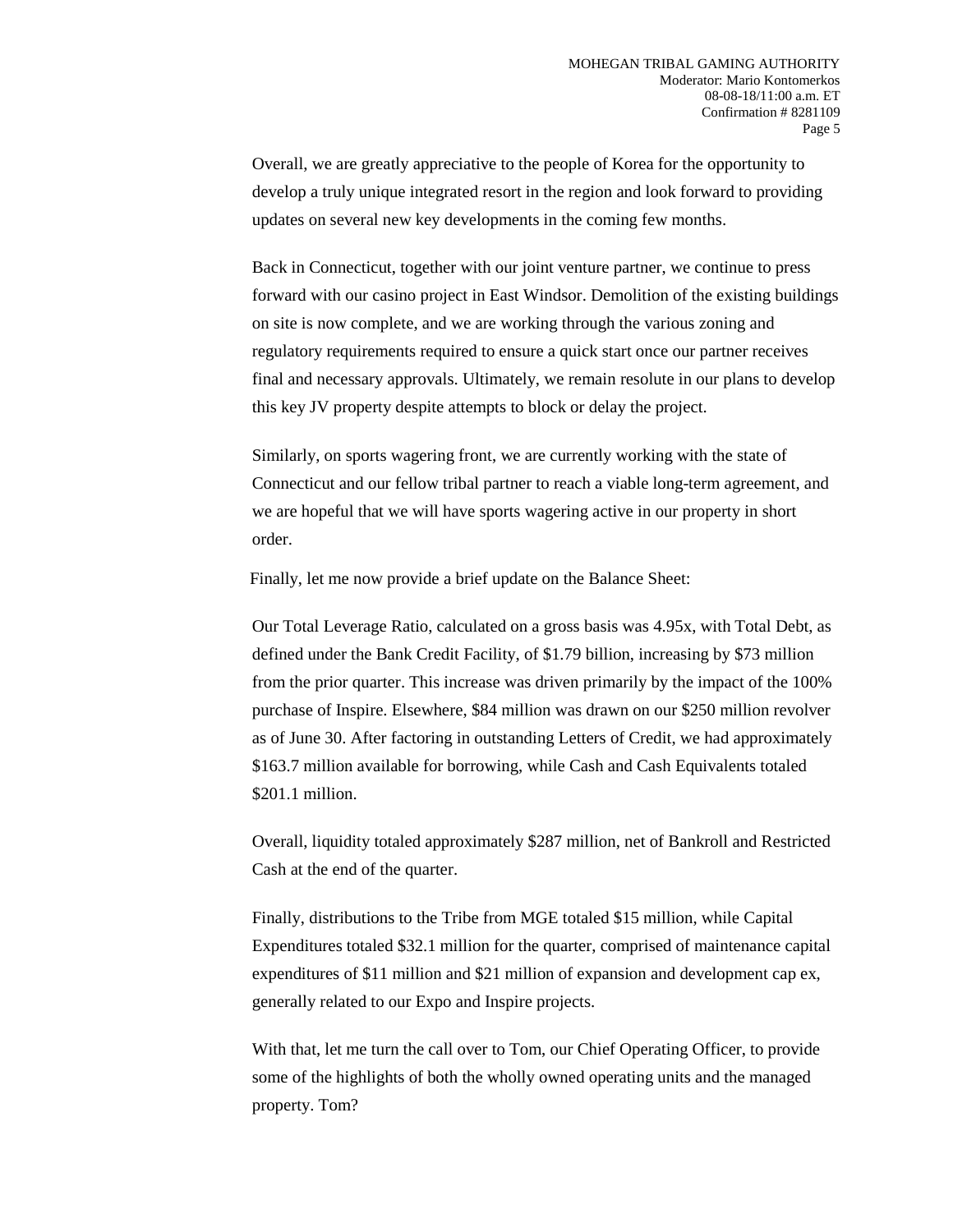**Tom Burke:** All right. Good morning, and thank you, Drew. As you saw in the press release this morning, Net Revenues at Mohegan Sun decreased a modest 0.4%, while Adjusted EBITDA increased by a solid 3.8%. Slightly lower revenues reflected the impact of lower entertainment revenues, though partially offset by increased table game revenues. Volumes in table drop and slot handle were modestly down 2.8% and 0.7%, respectively, as compared to the prior year quarter, with overall earnings being positively impacted by hold at tables.

> Hold for the quarter was 17.6%, up 130 basis points over last year's hold of 16.3%. We expect overall hold rates at the property to trend in our favor, as we benefit from some recent structural changes made to our gaming operations.

> Non-gaming revenue and EBITDA was lower by \$2.1M in the quarter, again, reflecting the impact of a lower show count on the property during the quarter. We had two less events in the period overall and importantly, only three headliners in the third quarter of '18, down from eleven in the third quarter of '17. The softer events schedule shouldn't be viewed as anything other than the timing of the concerts and tour schedules, as evidenced by U2 playing at the property on July  $3<sup>rd</sup>$ , and what an honor for us that U2 opted to end their North American Tour at Mohegan Sun.

The Mohegan Sun Arena in Connecticut continues to be impressive and ranked globally. Recently released venues ranking by Pollstar for this time period have Mohegan Sun Arena #1 in the world and U.S. for a venue of its size. We beat out Radio City Music Hall and every casino venue in Las Vegas, to name a few.

In addition to U2, in July and early August, we have had Camila Cabello, Jason Mraz and Brittany Spears. Additionally, we look forward to welcoming shows by Brantley Gilbert, Janet Jackson, 3 Doors Down, Sugarland, Jeff Foxworthy, Keith Urban, Thomas Rhett, Blink 182 and six Connecticut Sun WNBA basketball games, just to mention but a few.

Before I move on to Mohegan Pocono, I want to depart from our typical script and talk about the efforts that the management team from Mohegan Sun, Connecticut has taken to prepare for the upcoming competitive pressures the region will soon face. For all their hard work, I and we commend Ray Pineault and Jeff Hamilton and their entire team. With that, I did want to share some additional insight into the size of the opportunity we believe the property has to enhance overall earnings over the next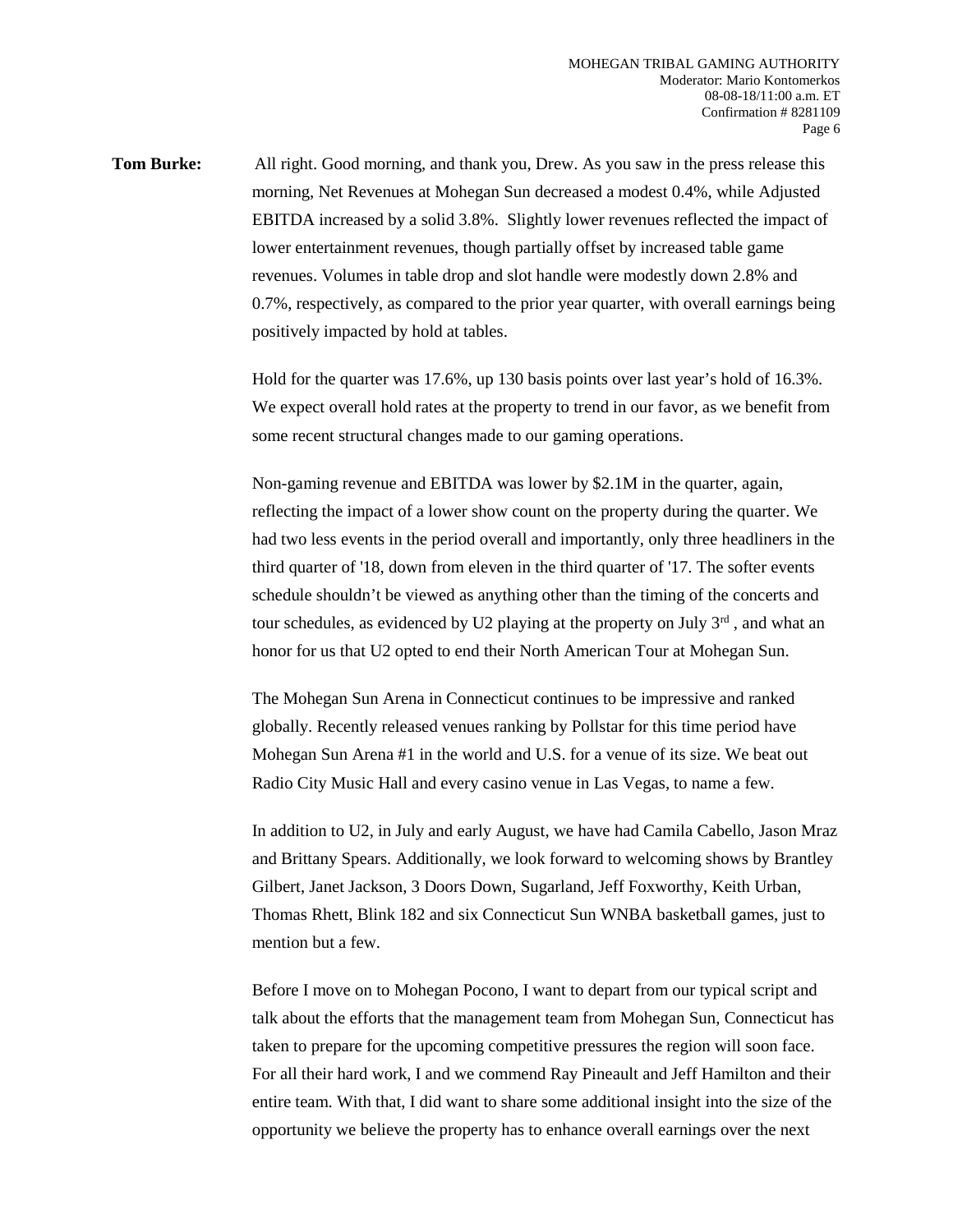several years. Many of you in the past have heard Mario discuss the Long-Term \$100M cost reduction goal that would span the next four-five years. Today, we are happy to report that we believe that we can meet and exceed this goal over the same 4-5 years, through a mixture of both revenue and cost initiatives. By segment, we see over \$40M in gaming floor initiatives, including adjustments to our gaming mix, ETG's, sports wagering and other elements. In the areas of property redevelopment and repositioning, we see over \$20M in opportunity, with these including the recently announced Aspire hotel in hotel concept, EXPO and other ongoing or soon to be on going positive development opportunities at the property. Within marketing, we see over \$20M in opportunity, including targeted changes to promotional efforts, and then finally there are other elements that equal over \$20M of additionally opportunities, that don't fit into these buckets, including IT, outsourcing and other items.

We likely won't have much more to say about these efforts today for strategic and competitive purposes, but do expect to provide updates on future calls as our efforts to achieve our targets unfold.

### **Mohegan Sun Pocono**

Now let's move on to Mohegan Sun Pocono results. Net Revenues declined at the property, principally driven by lower table and slot volumes and an increase in taxes assessed by the Commonwealth of Pennsylvania. These headwinds were partially offset by better table hold in the quarter.

Adjusted EBITDA decreased 9.3% year-over-year, however, adjusting for the impact of the 1% slot tax increase, a favorable one-time tax benefit in last year's third quarter of \$1.3M, EBITDA would have been roughly flat in the quarter, despite the ongoing competitive pressures in the market. As a result, we see performance moving in the right direction, a result of our decision to refocus our efforts on the core gaming customer. We continue to refine our master plan for this property and look forward to sharing some of these enhancements with you in the very near future.

#### **Managed Properties:** *ilani* **and Resorts**

Just a few words on our two managed properties. The ilani Resort and Casino, just north of Portland, Oregon, and Resorts Atlantic City. At ilani, we recognized approximately \$4.2 million in management fee revenues, which is \$2.5 million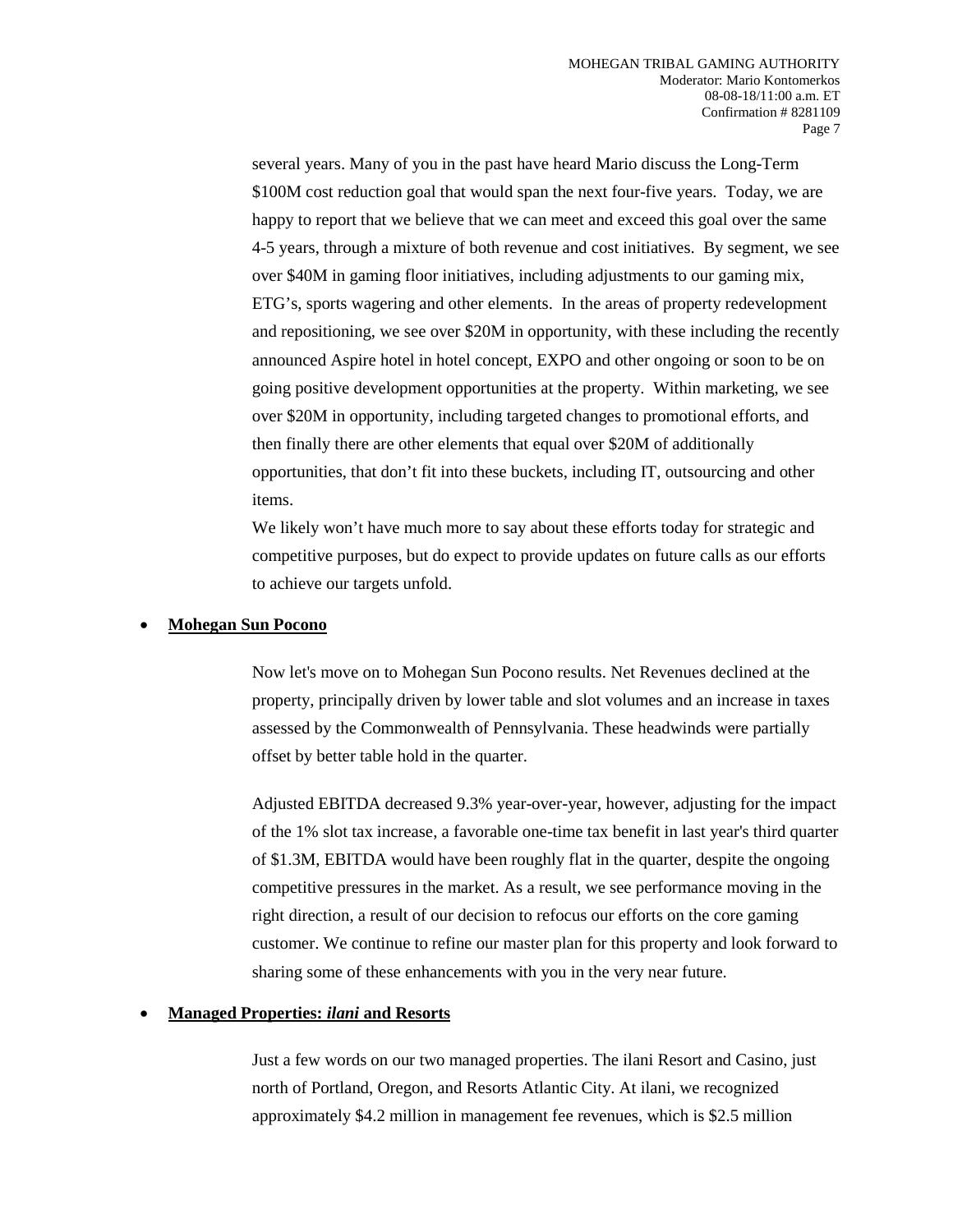higher than the prior year and higher than the \$3 million quarterly run rate we expect going forward. We continue to be pleased with the property's first year's results and with its rapidly ramping revenue profile, as its player database has grown – is at over 238,000 in June, up 10% from March, and continues to grow daily. While we don't want to give away any of their second quarter '18 thunder, we can tell you that performance has continued to improve, with revenues growing at a double-digit pace in the second quarter of '18 versus '17.

Additionally, on April  $12<sup>th</sup>$ , ilani made its mark as a premier entertainment destination in the Pacific Northwest by opening its new Meeting & Entertainment Center with a Grammy Award winning Little Big Town as the first show, while also marking its 1-year anniversary. Additionally, work has already begun on refinancing the property's current debt structure. Once completed, free cash flow should improve significantly at the property, unlocking the potential for further investment, further deleveraging and additional benefits for both the Cowlitz Tribe and for MGE.

Resorts Atlantic City came back strong in June 2018 and – ending quarter after a disappointing March quarter overall for Atlantic City. Net revenues increased 6.4% and EBITDA increased \$3.1 million or 46% Management fees earned by MGE in the quarter were approximately \$906k. Overall, we feel the renewed energy at the north end of the Atlantic City Boardwalk will be a benefit to Resorts.

Now I would like to hand it back to Mario Kontomerkos, our President and Chief Executive, for his closing statement.

**Mario Kontomerkos:** Thank you, Tom. As you all just heard, we continue to make great progress here at MGE in our fiscal third quarter toward our vision of becoming the premier global gaming and entertainment company. We have significantly bolstered our executive management team with the addition of Drew Kelley as CFO; and Richard Lindsey, our new Chief Development Officer. Now many of you have already spoken to Drew, and you will soon get to know Richard, who comes to us from John Buck Company and Kerzner International with decades of experience, developing global markets.

> At the same time, and as you heard from Tom, we have made great progress here at Mohegan Sun Connecticut in our operational cost-containment initiatives and revenue-enhancement measures, such as the Expo center, which has gotten off to a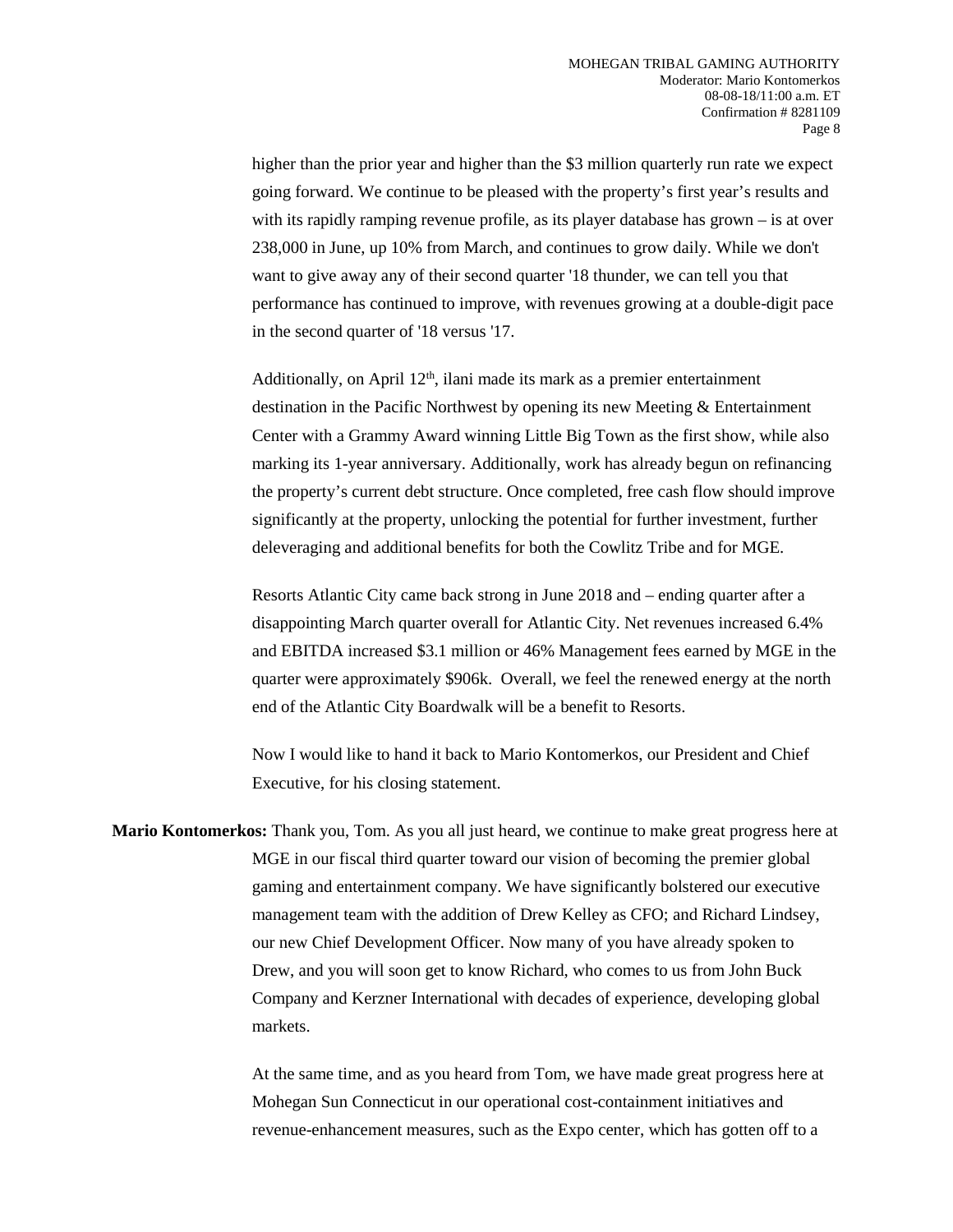great start, reflecting the initial phases of a prolonged strategy, as we said earlier, to combat anticipated incremental competition in the New England gaming market, and we will be successful in that effort. We now remain even more confident in our view that Mohegan Sun Connecticut and Mohegan Pocono are well prepared to weather whatever storms we may face on the horizon with expectations of emerging as a stronger and more profitable operator.

At the same time, MGE has made, and continues to make, great progress in its efforts to diversify its EBITDA stream, particularly in Korea, where we view our position as highly advantageous. As when we open, we will be the only true-integrated entertainment resort in Northern Asia, an enviable position, given our proximity to Shanghai, Beijing, Seoul and Tokyo, some of the world's largest MSAs containing some of the most affluent mobile and fastest-growing populations on the planet. The recent authorization of legalized gaming in Japan only furthers this notion of Northern Asia as the world's next major gaming destination.

Combine all of this with our most important asset, our incredibly dedicated and enthusiastic team members who, day in and day, out are driven to deliver the unparalleled mix of unmatched guest service, entrepreneurial innovation and the positive spirit of hospitality that makes the Mohegan products so special and you can understand why I am quite optimistic about both the near and long-term future with the Mohegan Tribe and MGE.

Finally, before we break to Q&A, I'd just like to note that we will be hosting a Lender Investor Day here at Mohegan Sun in Connecticut on September 24th and 25th. Details will follow to interested participants. But the agenda will include a fullday update on MGE and our strategy in Connecticut as well as an in-depth review of our emerging Asian strategy as well as follow-up programs that are focused on ilani and Paragon, as well as a few opportunities for socializing and meeting with management as well. So we look forward to seeing many of you here at that time.

So with that, I thank you all. And I now would like to turn it over to Sarah, the operator, for Q&A. Sarah?

**Operator:** Ladies and gentlemen, as a reminder, to ask a question, please press star and then the number one on your telephone keypad. If your question has been answered or you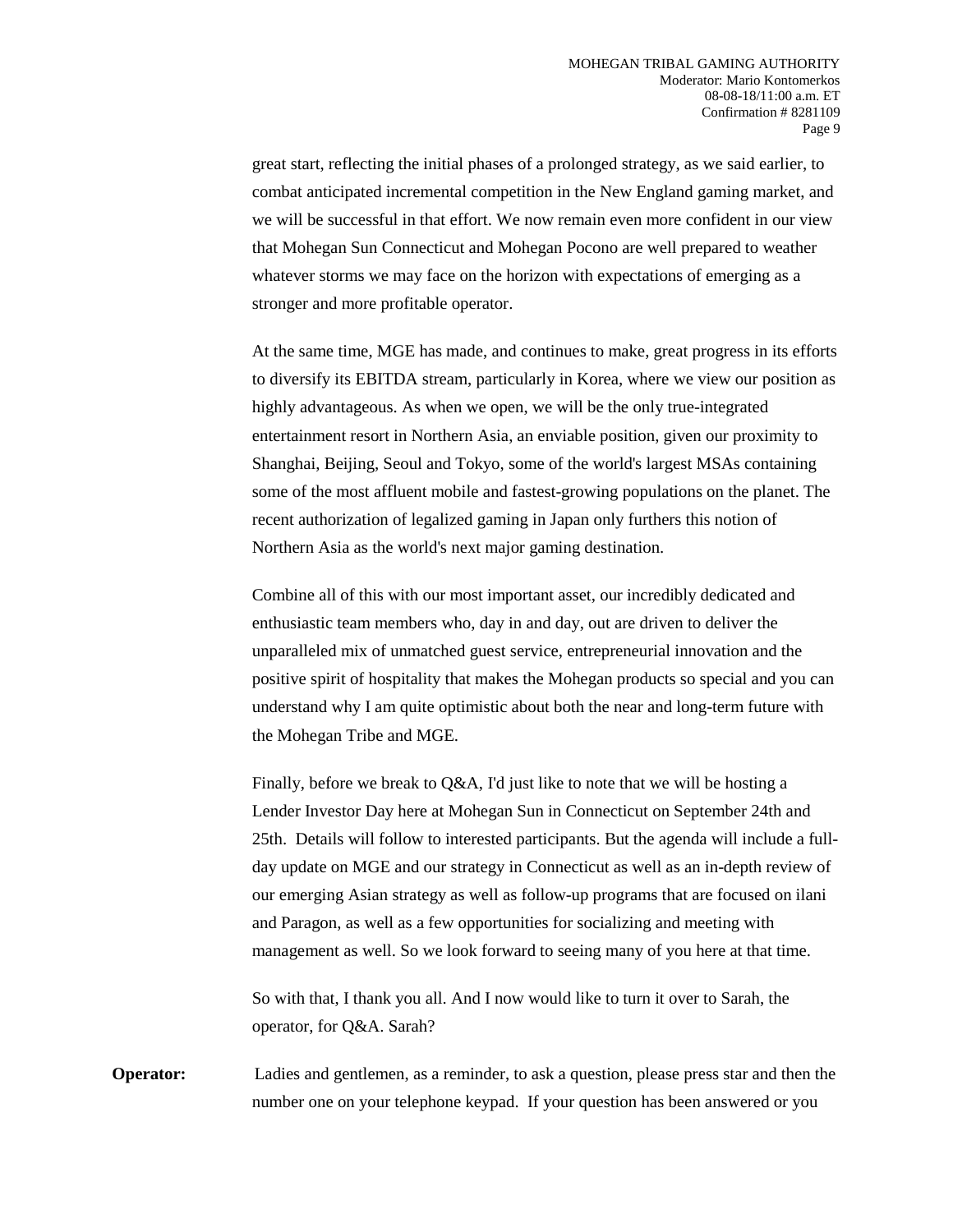wish to remove yourself from the queue, you may press the pound key. Our first question comes from the line of David Farber from Credit Suisse. Please go ahead.

**David Farber:** Hi, guys. Good morning. How are you?

#### **Mario Kontomerkos:** Morning.

**David Farber:** So I wanted to first touch on the supplemental deck. Thanks for that. And specifically, this \$100 million cost savings and revenue initiative that you talked about. Can you maybe spend a couple of minutes just talking with us about the cadence of the \$100 million? When investors will see it? And I guess, I'm asking, especially given the new supplier that's coming on line in the next year or so versus the 4 to 5 years that you laid out here? And then I had some follow-ups. Thanks

**Mario Kontomerkos:** Drew, do you want to take that?

**Drew Kelley:** Certainly. Well, again, I think the question is a valid one and certainly, from a personal perspective, was ultimately one of my primary focuses as I've been here on the ground. I'll relay a comment that, again, I think, speaks to the approach, in that, in my conversations with the team here, they mentioned that this August date is, in many ways, the end of the process, not the beginning. In other words, we've known for many years that the property is coming to a border and as such, they've been making adjustments both far and wide.

> And if we were to share the particulars of the plan, you would see probably 4 or 5 pages of four-point font, otherwise illustrating that the opportunity is both deep and wide. It goes from strategic decisions to how we operate the gaming floor to other more nuanced items, like just buying less paperclips. I say that jokingly, but I also, again, illustrate that this is a very well-thought-out and detailed plan. And in particular, many of these initiatives are already in place or being put in place as we speak.

So I think, again, it's, perhaps, proper to characterize it using a baseball analogy that we are in the beginning innings. Certainly, the opportunity, again, will continue to be a focus of a number of us here. But at the same time, we are well aware that you don't quite know what a property of this size sees when there's competition. And until it opens, we won't exactly know, but we are certainly poised to react. And for that, we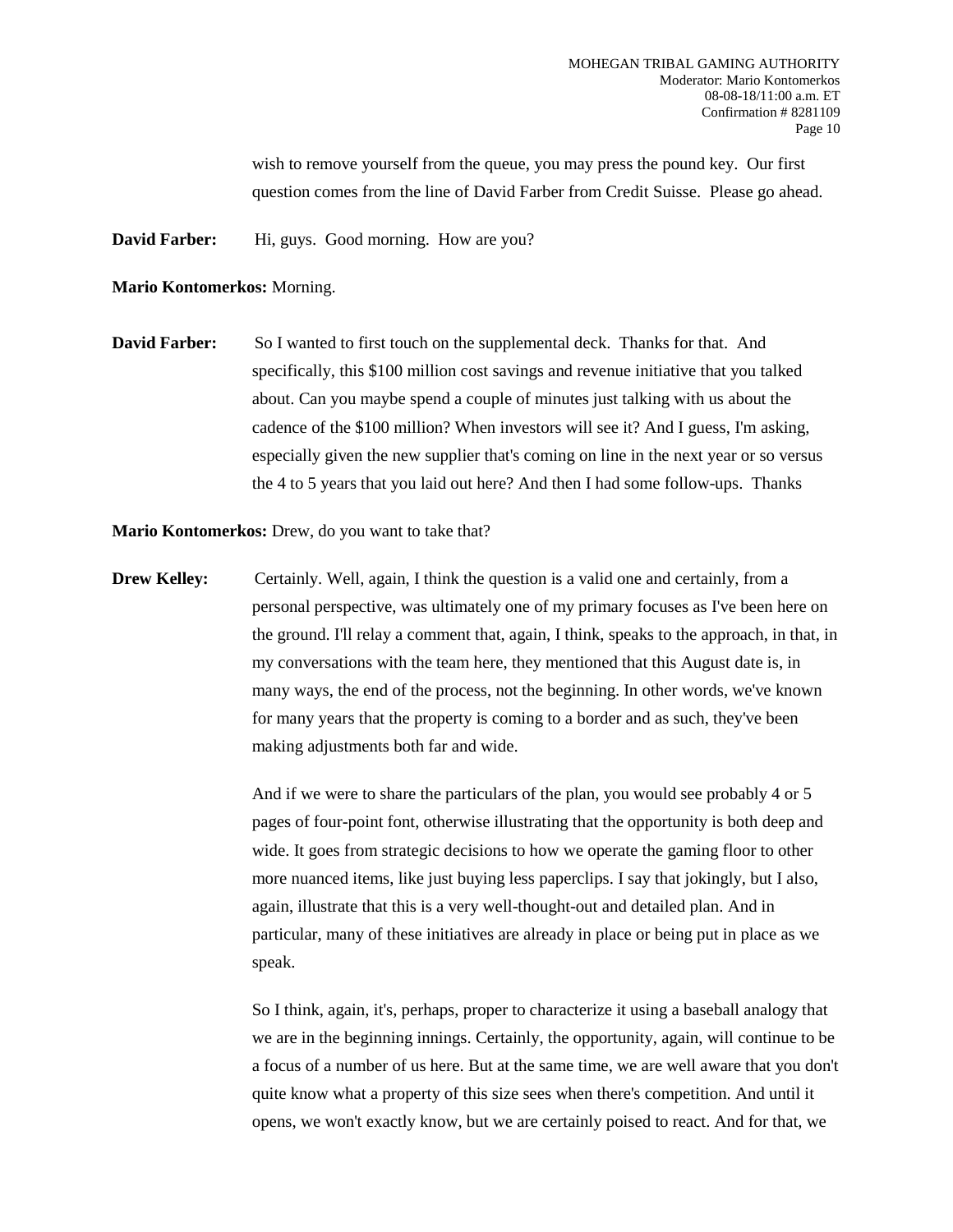will react in a very proactive manner and depending on what the realistic or reality is, there are a number of different layers that we can otherwise adjust. At the end of the day, as Tom will speak, customer satisfaction is paramount here. We believe that satisfaction that our customers see if they come in to visit us is the reason they continue to come back repeatedly.

And for that, we're not interested in changing our approach. But again, from a financial perspective, I think some of the opportunity has been overblown. Some of it can be mitigated through this facility. And at the end of the day, I'm always reminded that Massachusetts will be nonsmoking. And as you know, for gamblers, that is an important opportunity to consider as they frequent not only something initially as it opens, but as they visit on an ongoing basis. So with that, I'll turn it over to Tom to make a few more specific remarks, I guess.

- **Tom Burke:** Yes. Just, I would reiterate what Drew mentioned, in that, as far as cadence, it's important to know without sharing the specifics that several of these things are already implemented or in the process of actually gearing up. I'm looking across the room here at Ray, and I know that every day, for example, the less, I guess, concrete or tangible things are considered as to what's necessary and what's not. And as Drew said, I think the emphasis is really to make sure that we run as efficiently as possible, while at the same time, never compromising outstanding guest service and the fact that it's a beautiful and immaculately clean facility, which has certainly served us well over the last 20-plus years, and we look forward to serving us into – for the 13 generations to come.
- **David Farber:** OK. I guess, what I'm wrestling is, is on the one hand, it sounds like there will be the effort would be moving in tandem with what you're seeing in real time. Is that the right way to think about this? Or is the – this \$100 million effort going to be happening sort of irrespective of managing the supply and demand curve of what comes to you with respect to the new supply picture in Boston?
- **Drew Kelley:** Again, I think the answer is, we've already started, and we will continue. So it is both. Again, there are specific initiatives that have been in – put in place well before January of this year. There are other initiatives that follow throughout this year. There will be more initiatives that fall through the balance of the year and into next year. So this is not something that we are doing both at one time or likely. And again,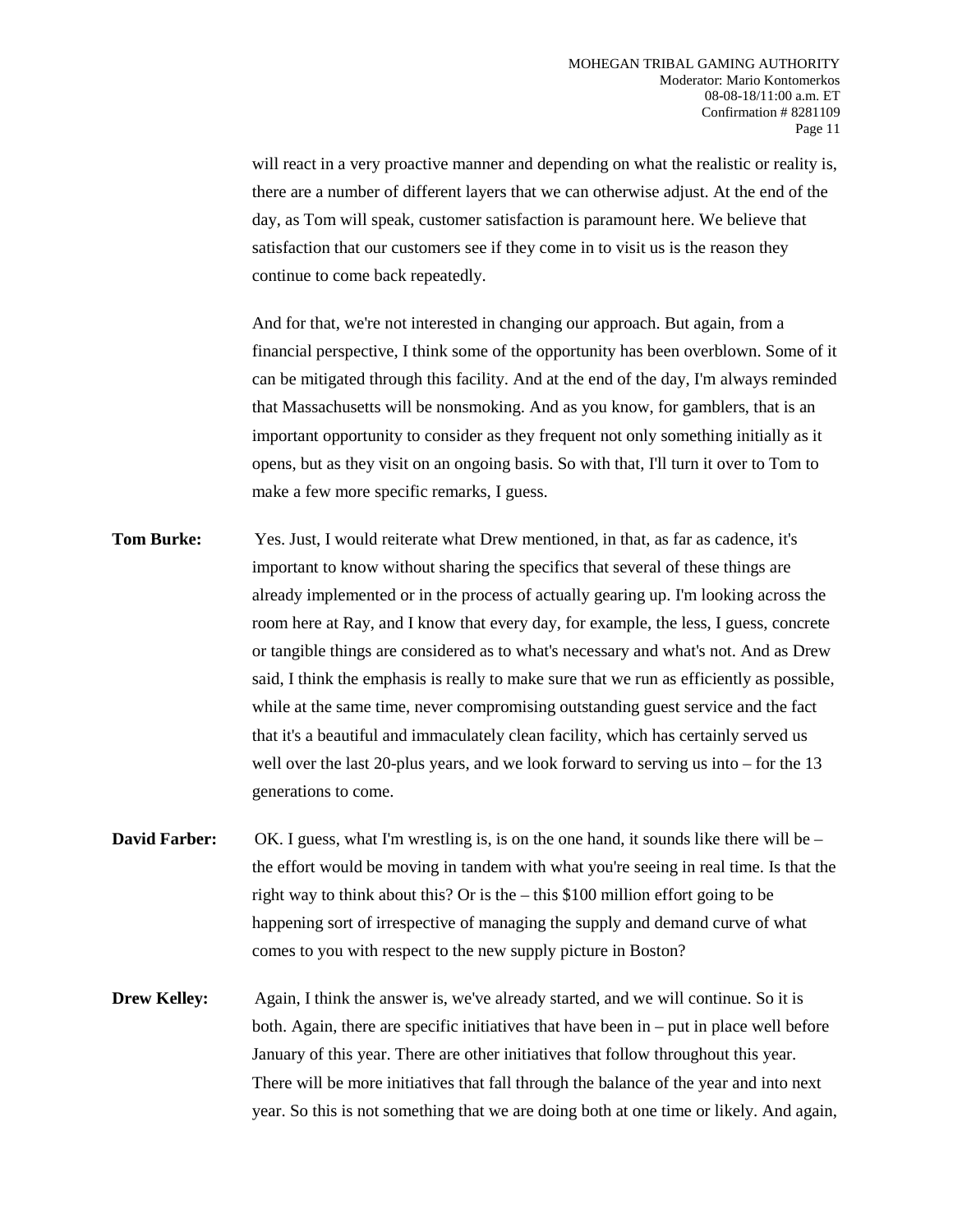it touches each and every line item in the P&L. But again, as the property opens, we will continue to, on a daily basis, evaluate what we're seeing into the competitive landscape. And if needed, we, again, are we leaving ourselves with dry powder, so to speak, so to make sure that we are well positioned for both the Springfield competition and any and all competition that comes thereafter.

- **David Farber:** OK. To moving to project Inspire for a moment. Can you sort of update us on the timeline with respect to the financing component? Where that stands? And then, as a separate question, would love to get your thoughts on sort of the leverage profile. You're reporting 4.9x plus/minus today. I'm curious, if that target leverage of roughly 3x still holds and when you expect to make in-roads, perhaps to that. And that's it for me. Thanks
- **Drew Kelley:** Well, let me take that again. Again, I think, as it relates to your first question, for reference, the most important next step, as it relates to the Inspire development is a meeting that we'll be having with the MCST in late August and into early September. We are preparing a set of information for that for that  $-$  for them, which we believe will be well received and will otherwise speak to the unique aspect of this truly integrated resort and how it will be a dominant property in the market.

As a product of that, we'll be providing an update on the financing structure. Given this meeting is to happen in the coming weeks, it probably wouldn't be proper for me to comment too specifically other than I will basically say, on a personal level, again, if I have 2 focuses, one is Massachusetts, the other is financing of this property, I believe that we are very well positioned. We are otherwise on track. I think there is a number of incremental opportunities that we have to achieve here.

And we'll be spending the balance of the remaining portion of the months in Asia, myself making sure that we are successful both in with – both with the meeting with the MCST and with our financing partner. So apologies for not giving you a specific answer, other than to say, I have a high degree of confidence of success. And I'm looking forward to providing you and others with the details in the not-too-distant future. As it relates to the credit profile, again, there's a slide that I think is applicable or helpful in the deck,that is Slide #30.

At the end of the day, I think Mario and others have repeatedly said that while the Inspire opportunity is transformative and unique, there is a certain amount of credit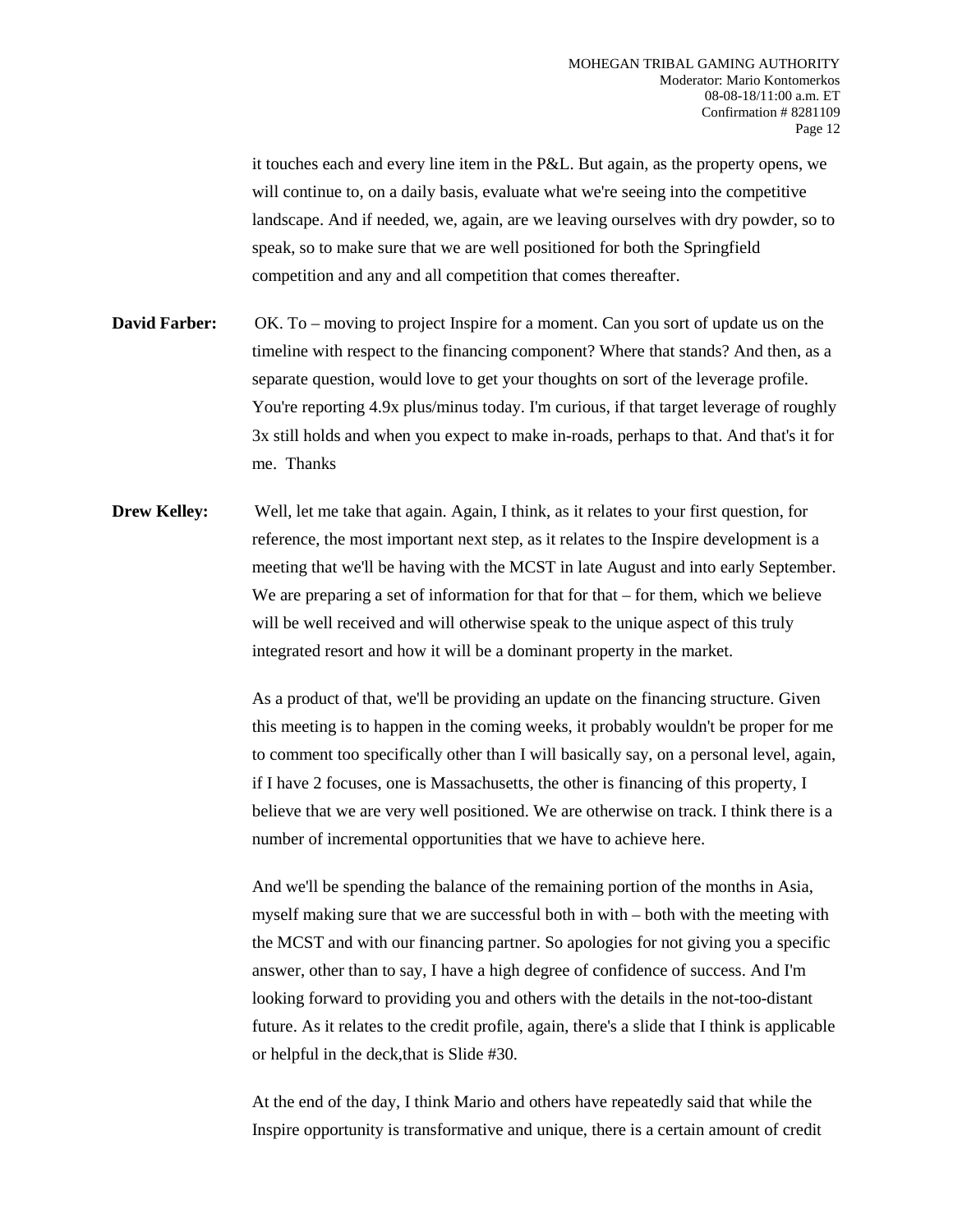support that we, MGE, will be providing. In particular, the \$300 million of equity funding. At this point, I, again, would state that, that same statement is true and that given that credit support, we believe that the project is financeable. And ultimately, the return on our investment will be significant and such that we will not only have the ability to drive significant cash flow, but likely or potentially, it will open new avenues, both as it relates to revenue diversification and perhaps, other capital sources to incentivize or further enhance what we are currently doing, both on a financial and operating basis.

So perhaps, David, if that was your question, we'll turn onto the next one. Or do you have others?

**David Farber:** You can – you can – I'll move on. Thanks.

- **Drew Kelley:** Thank you.
- **Operator:** Ladies and gentlemen, another reminder, to ask a question, press star and then the number one on your telephone keypad. If your question has been answered or you wish to remove yourself from the queue, you may press the pound key. Our next question comes from the line of Michael Pace from JPMorgan. Please go ahead.
- **Michael Pace:** Good morning and thanks for taking the questions. I guess just to kind of just set some expectations. Heading into a competitive opening in the next couple of weeks here. What do we expect in terms of marketing or promotional activities? Should we expect maybe some sacrifice on some margins, really just to keep clients coming to Mohegan Sun? And just generally, what should we be expecting in this current quarter and maybe in the following quarter? Thank you.

**Mario Kontomerkos:** Tom, you want to take that?

**Tom Burke:** Yes, Michael, it's  $-$  I got it, Mario. It's Tom. So I guess, it's an interesting question because obviously, we're not responding with particulars today, regardless. But I can tell you that this is not something that we're going to start thinking about after this call. The Connecticut team has been very, very focused on this. It hasn't – didn't sneak up on us, whether it has been the player development people focused on our most profitable and loyal customers, or whether it's been the refinement or  $-$  of targeted marketing practices as far as cash mail opportunities to visit the property,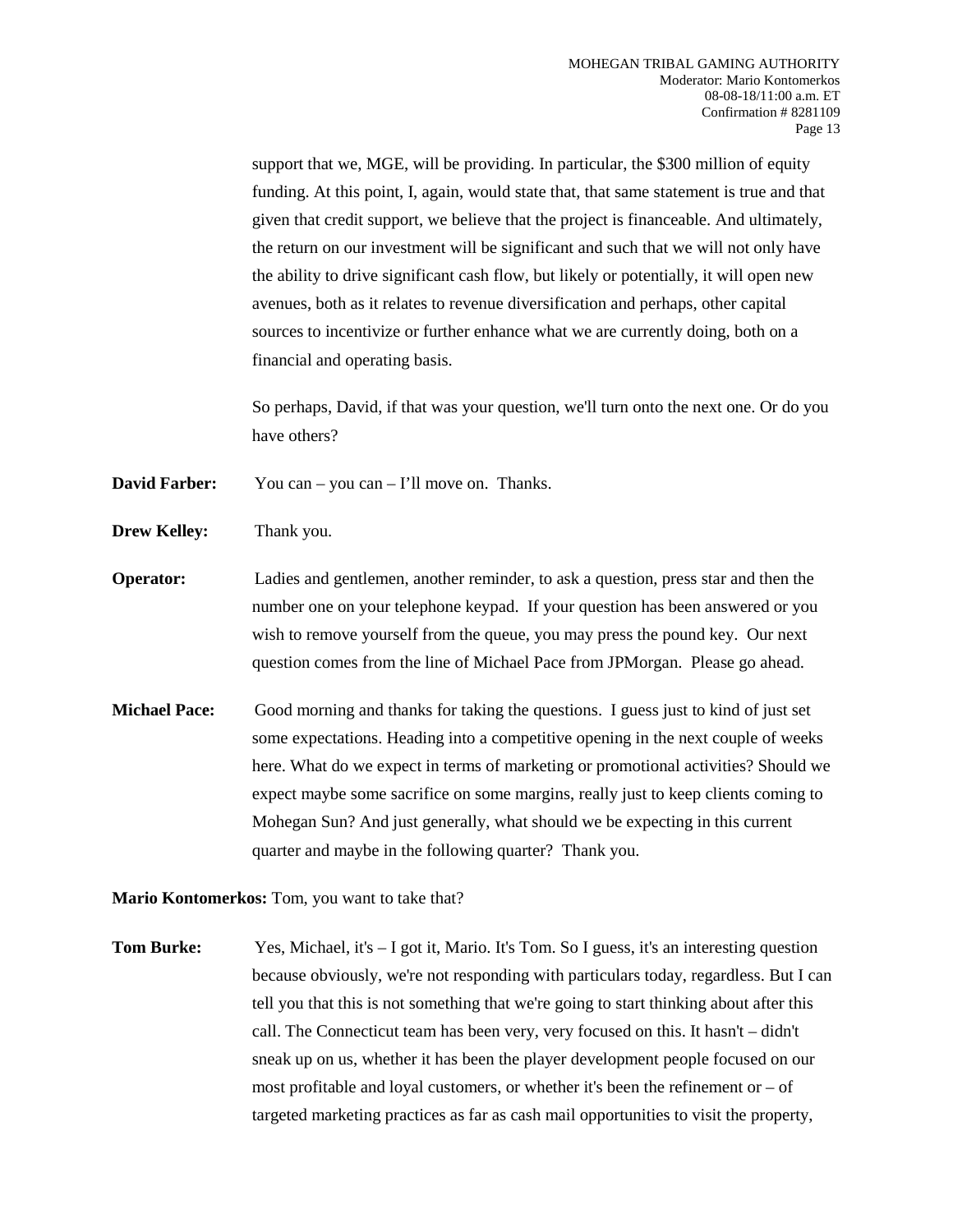things like that. So obviously, we are able to do all the required heat mapping and where our customers come from and who our most profitable are. And I can tell you that that's been going on here for – the better part of, if not more than, a year. So we go into this as prepared as we would expect. And we'll adjust as we continue to go forward, as Drew said.

- **Michael Pace:** OK. And then maybe sticking with Connecticut. Just tough to follow exactly what and when is happening with East Windsor here. But just, where are you guys in the regulatory process? What are you waiting for? What can you still do before getting final approval and, etc.,?
- **Kevin Brown:** Yes, that's a good question. We continue to press forward, is really the short answer to that. We've completed all but one permitting process with the Town of East Windsor. We have been heavily engaged in design. We are preparing our marketing plan. We have our logo chosen. And we're in the search now for a General Manager for the property. So all systems are going green as we stand by for this process at the Bureau of Indian Affairs to dislodge itself one way or the other.

You may or may not be aware. On the one hand, there's currently an IG investigation into the processes that occurred at the Department of Interior, and it may or may not dislodge what is a current standstill with our joint venture partners' compact approval. And if that does not show the way for us, we also have a suit against the Department of Interior about that process that was not handled appropriately. In the technical legal world, it is a mandamus suit, which essentially just tells the Department of Interior that they must follow their own procedures and policies and that they did not.

And we hope for DOJ to rule on that sometime within the next 60 days if the IG investigation isn't enough to demonstrate that processes at the Department of Interior were not properly followed. So while we await one of those 2 conclusions, we continue to press forward with all preparations.

**Michael Pace:** OK. And then maybe just turning to the balance sheet. Couple here. Just, you mentioned the potential for an ilani refinancing. I guess, can you remind us what that receivable is from them? Would you expect that to be repaid upon a potential refinancing there? And then your current cash and revolver balance, I guess, why carry \$80 million on the revolver if you have \$200 million of cash? Do you have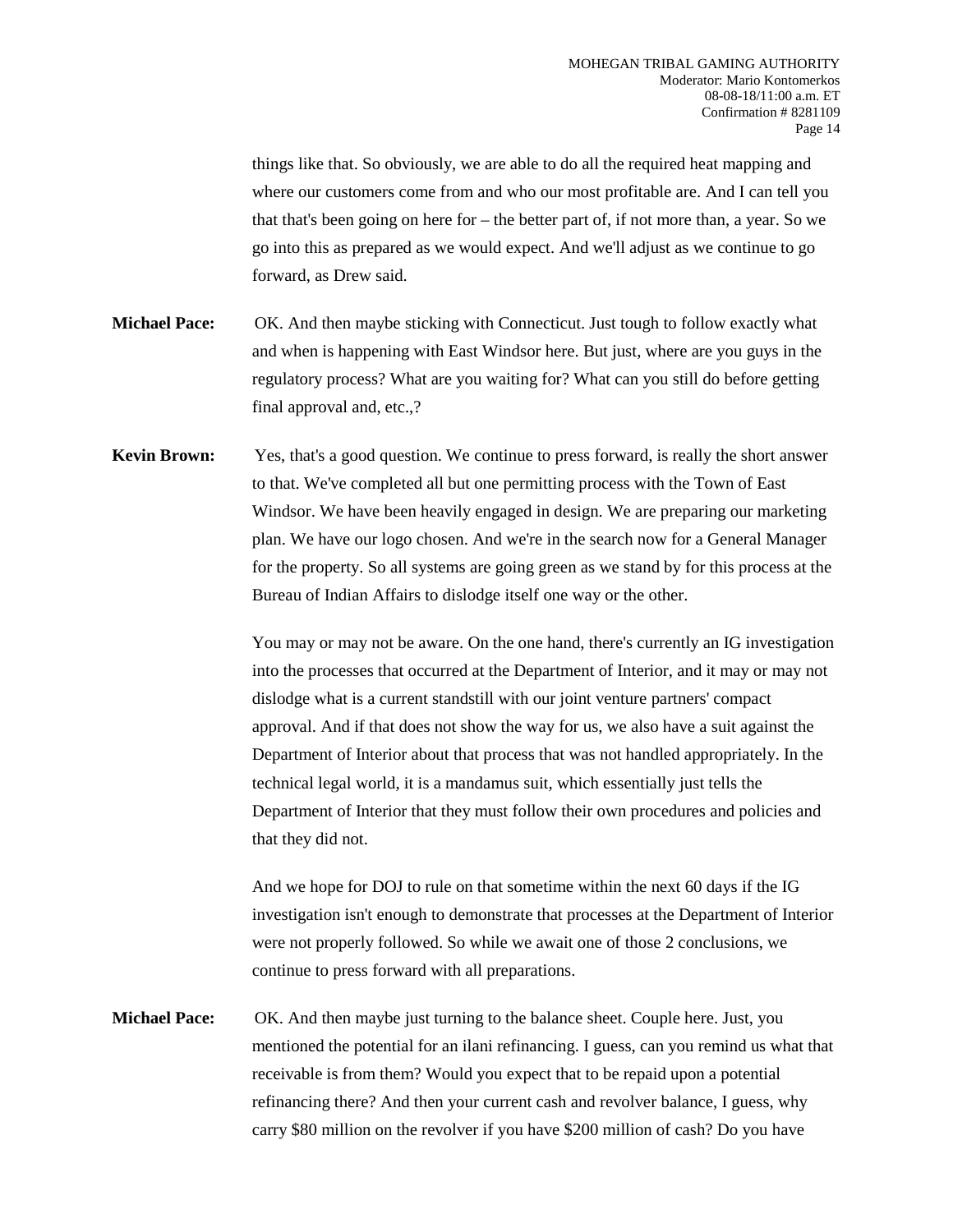some very near-term or post-quarter cash payments that need to be made anywhere including Inspire?

**Drew Kelley:** So on the first, again, roughly speaking, there's approximately \$100 million or so, which we would anticipate to be refinanced and made available to us as part of the ilani refinancing. And again, that's obviously preliminary, but we've met with a number of interested lenders and think that there is a high degree of certainty, given the current market conditions for such a refinancing. And then on the second question, as it relates to cash. Yes, the cash is – the cash balance is higher. That is part of the ultimate distributions that we, MGE, are making to or towards Inspire. And again, that's part of the \$300 million number that we've discussed in the past.

- **Michael Pace:** Great, thank you.
- **Operator:** Your next question comes from line of James Kayler from Bank of America. Please go ahead.
- **James Kayler:** Hey guys, how you doing?
- **Mario Kontomerkos:** Morning.
- **Drew Kelley:** Morning.
- **James Kayler:** I guess, first, 2 quick follow-ups on some of those questions. In terms of the ilani receivable, is that net of the buyout of the partner, the \$100 million?
- **Drew Kelley:** No, those are 2 separate. Again, we would expect as part of our refinancing to receive approximately \$100 million of proceeds from that refinancing, and then the obligation, you'll otherwise reference, would be an ongoing payment over the next 5 to 7 years, based on that arbitration.
- **James Kayler:** OK. That's helpful. And then on the Inspire cash, I think we're all just trying to figure out sort of like the flow of funds. So of the \$300 million, sort of how much has left the credit and how much is left to go?

# **Drew Kelley:** \$300 million in total will be contributed towards that investment, of which, there have been 2 tranches to-date who are in process. The totality of those 2 is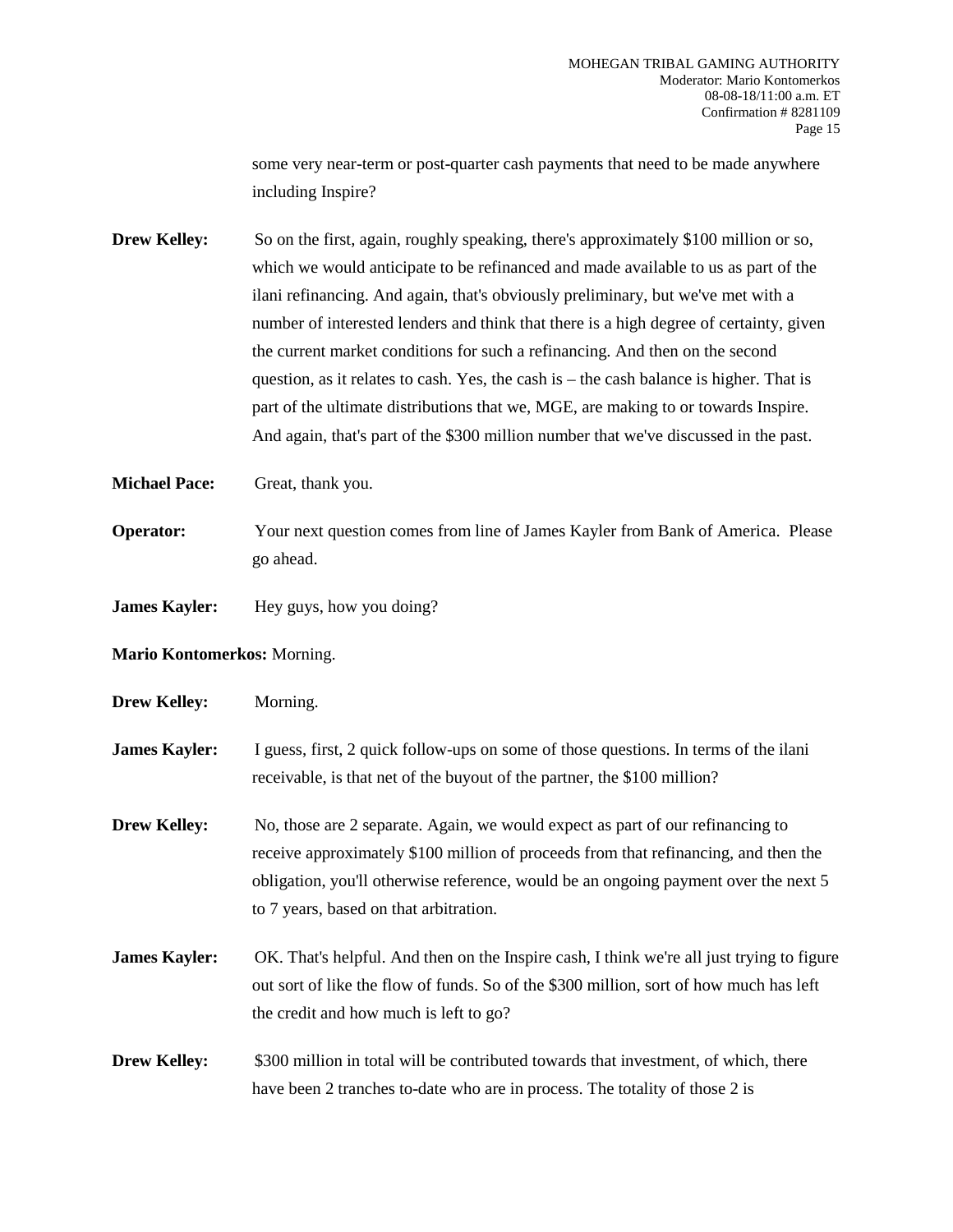approximately \$210 million, leaving the final \$90 million to be sent later this calendar year most likely.

**James Kayler:** All right. So I guess, at quarter-end, like – so that's today. But like, in the numbers that we're looking at today, how much has been contributed versus how much needs to be contributed?

- **Drew Kelley:** \$210 million.
- **James Kayler:** \$210 million is already reflected, OK. Very helpful. On entertainment calendar, the sort of upcoming shows that you're talking about, are those all in the current quarter, or that – were talking about sort of future quarters and I guess, equally importantly, when you just more broadly look at the Entertainment calendar, like, how does it look year-over-year in the current quarter as well as in the fiscal fourth quarter?
- **Drew Kelley:** James sorry, we were both too eager to announce that we're going to spend Christmas with Justin Timberlake. But the numbers and the names that we announced were for the remaining portion of the calendar year.
- **James Kayler:** OK. And I mean, you were just anecdotally like, the entertainment calendar yearover-year for the rest of the year, does it look sort of similar, better, worse?
- **Tom Burke:** It's probably similar-plus.
- **James Kayler:** OK. Very good. I guess, just one more on Korea. Did in the CapEx guidance for the year that, obviously, came down pretty significantly, I assume that's just timing related to Korea. I was curious if you could give any color around why that was, and if we should just sort of move that into next fiscal year.
- **Drew Kelley:** Again, I think, the principal driver of that change was Inspire. So yes, some of that should be thought to be in the coming periods, specifically the next fiscal year. But obviously, then you also have the completion of the Expo Center and the lingering effect thereof.
- **James Kayler:** OK, very good. And then on in terms of the Expo Center, can you give any color in terms of, like, bookings or upcoming shows? I guess, do you think that that will have a positive impact on sort of occupancy, particularly as we get later in the year into the winter? Is it pretty well booked at this point?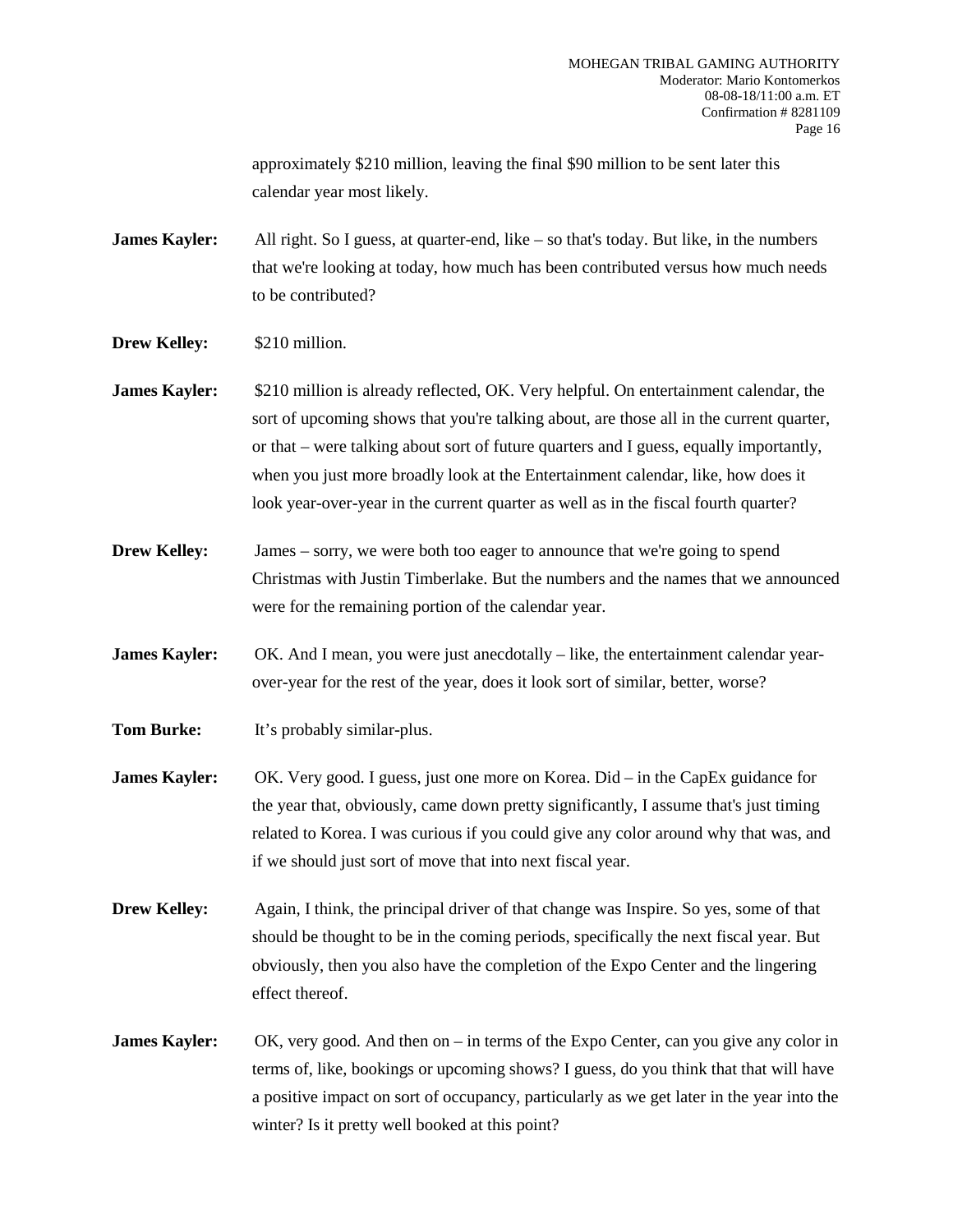**Mario Kontomerkos:** You want me to take that?

**Tom Burke:** Yes, please.

**Mario Kontomerkos:** OK. James, it's Mario. Look, the Expo Center – I think we've gotten off to a very nice start in the Expo Center. I think we talked in the script about the fact that we opened up with the Barrett-Jackson auction, which we've had here for a couple of years and has been very strong. I think when you look at the booking pace, as you've asked, and I think it's a good question. I think the booking pace is up double-digit year-over-year versus last year. And that's a very good sign because the facility's only just opened, and meeting planners are just now getting a sense of what it is and the potential that could be there.

> And I think they're getting a very good taste of the potential competitive advantage that our facilities offer over others. And I could probably talk to you for a long time about those. But if you come and see it commentary, you'll see what I mean. There's a very, very significant space there, really a space, which is one of the largest in the areas. We talked about it earlier. Lots of natural light, free parking, which, believe it or not, goes a long way with meeting planners. I mean, obviously, having \$2 billion worth plus, \$2-plus billion, I guess, of infrastructure next door for activities both before and after meetings, obviously, provides a very, very compelling reason for folks to visit. So I think that the booking pace only just – with the facility only just opened now is very strong, up double digits. And I think it's only going to improve as we move through the calendar.

- **James Kayler:** All right. Very good. I my last question, maybe a long shot. But in the opening comments, you have sort of mentioned that you have some exciting upcoming developments in Korea. I guess, if – or announcements in Korea. I guess, can you give us any more color in terms of is that around the product or potential partners? If any color you might be willing to give.
- **Mario Kontomerkos:** James, you're right. That was a long shot. But I'm going to try and help you out on this one. So look, I think, look, there's been a lot of work done in Korea. I think that in very short order, you're going to hear some exciting announcements that were made to support not only the Korea investment but also and investments that we would like to make in other parts of the United States and around the world. So why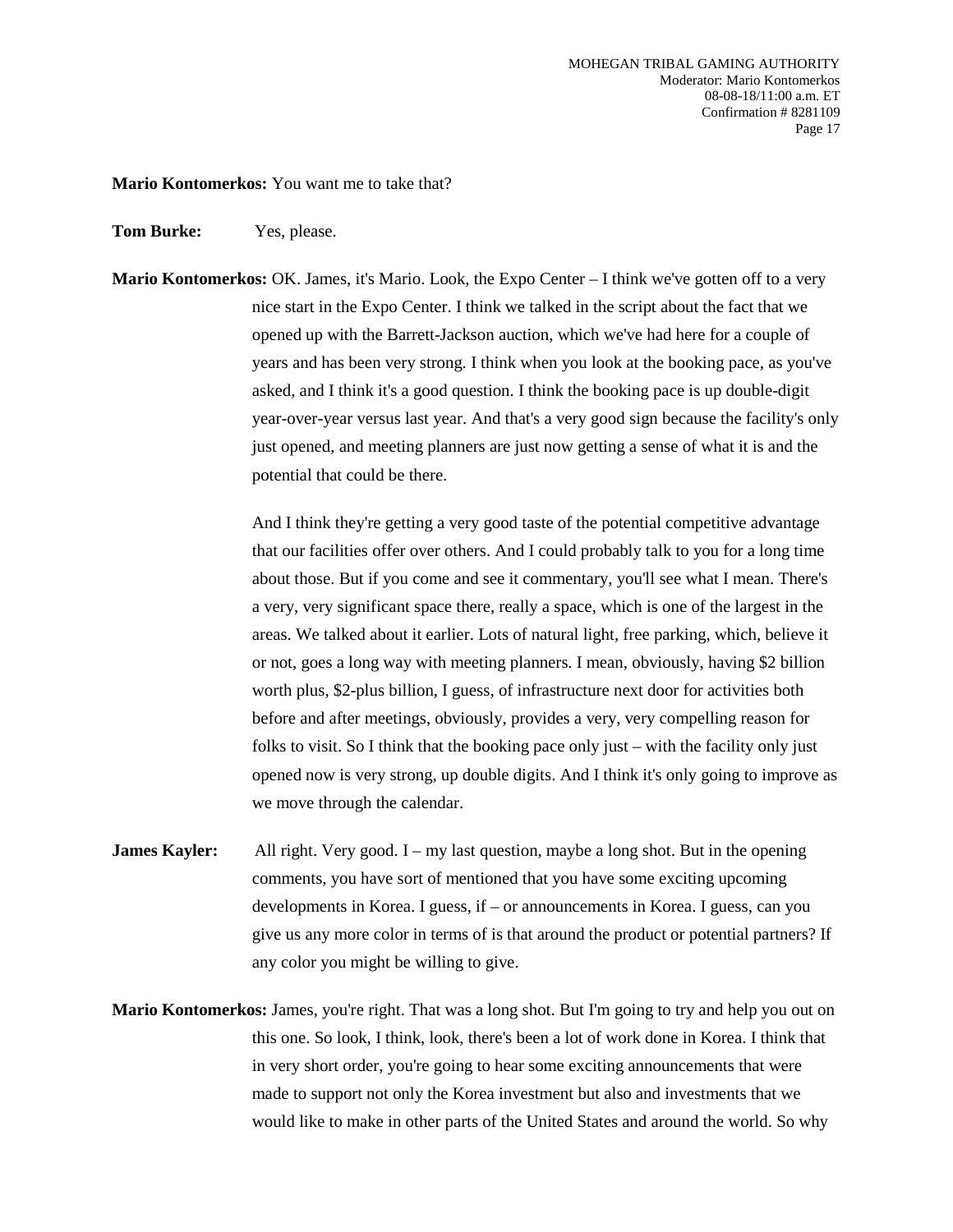don't we save that to the investor and lendor meeting that's coming up in September. We can talk more about it.

**James Kayler:** Very good. I look forward to it. Thanks, guys.

**Mario Kontomerkos:** Thank you.

**Operator:** Your next question comes from line of Kevin Coyne from Lord Abbett.

**Kevin Coyne:** Hi, good morning, thank you for taking my questions. I just wanted to go back to the cost-saving slide. And as I listened and read the detail here, I see you're obviously laying it out over a 4- to 5-year period, but it doesn't seem like any of these initiatives are necessarily gated by commitments or contingencies that lapse over that longer time period. So is it fair to say that you could accelerate these initiatives if the impact of the new competitor is greater than you're forecasting right now?

**Drew Kelley:** Again, I think that's a good question and perhaps, I used the wrong nomenclature. We certainly can accelerate it. We've made, I think, a healthy amount of changes that we think are prudent regardless of the competitive dynamic here. And at the end of the day, when I say dry powder, I think of it is as different levers that you can and may pull, depending on the eventual impact. So obviously, to the extent it makes sense for us to save \$1 today, we will, of course, do that. I'm – that may otherwise impact, I don't want to say guest experience, but something that we may wait to see. Then of course, we certainly will see and evaluate on a daily basis the impact post the opening later this month. And then thereafter, again, I would reiterate my comment that there are, beyond this page, a healthy amount of opportunities that we can do to otherwise accelerate or increase, depending on the eventual reality of our current situation.

**Kevin Coyne:** OK, that's helpful. Thank you. I was also just curious, since the last earnings call, has there been any loss of any casino middle management or casino hosts that potentially departed to the competition?

**Drew Kelley:** Looking at our team, there's been no material departures.

**Kevin Coyne:** Great, thank you.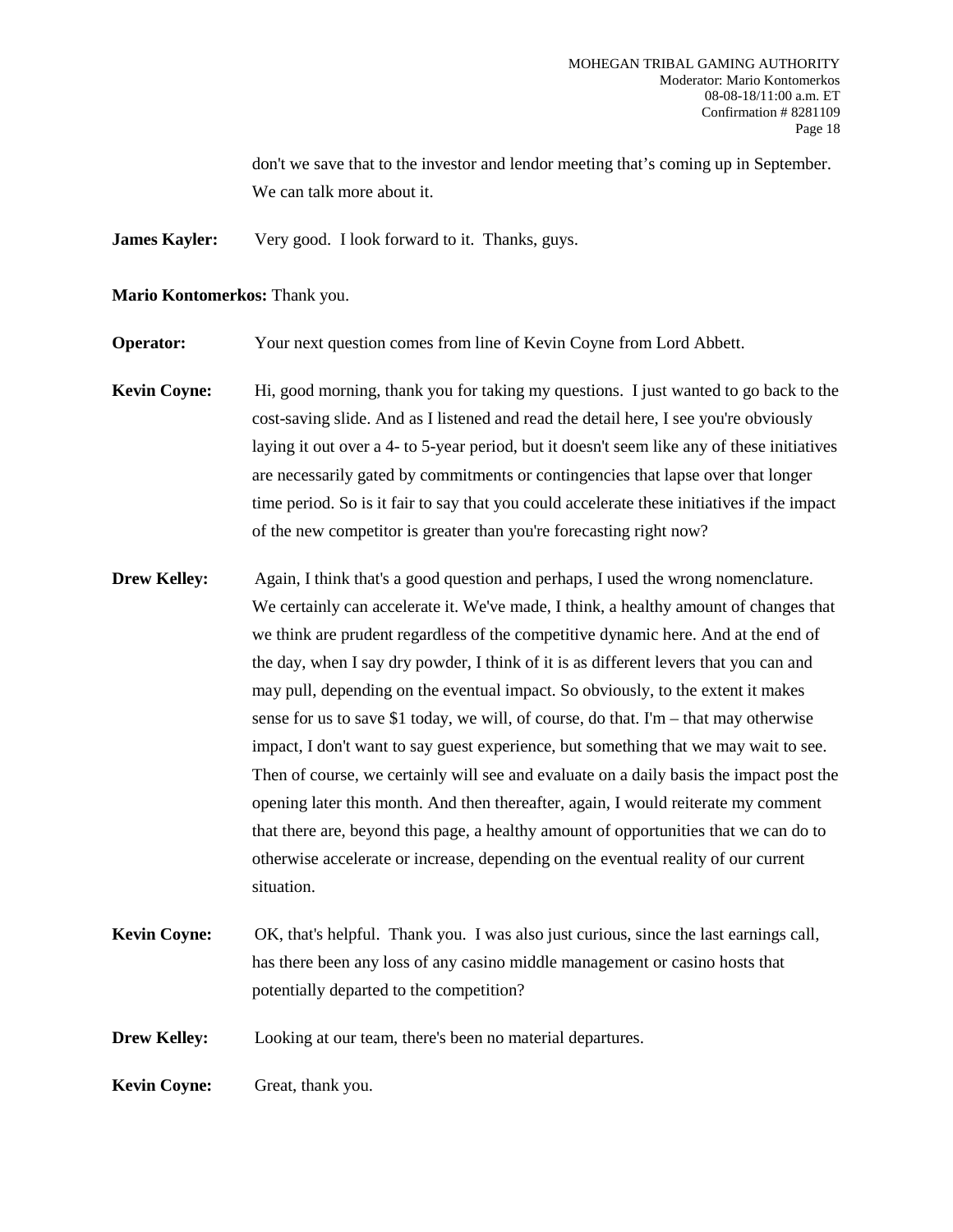- **Operator:** Your next question comes from line of Greg Roselli from Chatham Asset. Please go ahead.
- Greg Roselli: Hey guys, how you doing?

#### **Mario Kontomerkos:** Good morning.

- **Greg Roselli:** Just a little bit more clarity on the cost saves. I think, when you answered Dave's question, you kind of mentioned that you were in the final innings of a few of them and in the early innings of a couple of them. And I just want to make sure that we get this clear. I look at this slide here, and you've got \$100-plus million of initiatives here,? You a lot of these things here. The gaming initiatives, the development stuff is, obviously, underway, lots of leverage that you can pull. At the – is this the kind of plan that we expect to have largely in place by the time that Springfield opened? And then, with the second part of that, more the customer-facing, the TBD initiative, that's the kind of down-the-line stuff, could that be additive to this \$100 million or is that in here and is it still tentative?
- **Drew Kelley:** Again, I think the plan is base is final is in place. And as it relates to the specific line items, again, I'm looking at my summary, which is many other buckets in what you see here, probably not as detailed as what Ray and his team has assembled. But as I look down at the dates, again, there are things that have implemented January of this year, February of this year, going into now a lot of changes into May, June and July with a healthy amount, again kind of the post opening weeks and months going into even next year and the years beyond. So my point in all of this is, this is a master-planned approach.

It is strategic in how we've thought about it. It is  $-$  again, demonstrates just the thoroughness in the evaluation and at the end of the day, again, it gets into the granular level that we don't mean to not answer all of the questions about this, but we could be here for the next 3 days telling you how we're going to save costs by making changes to our leased vehicles or our office supplies or other things that are just as important as the strategic decisions we're making in terms of operating the casino and hotel. So all of this, again, I think, has been well thought out. It isn't to suggest that it isn't growing and evolving.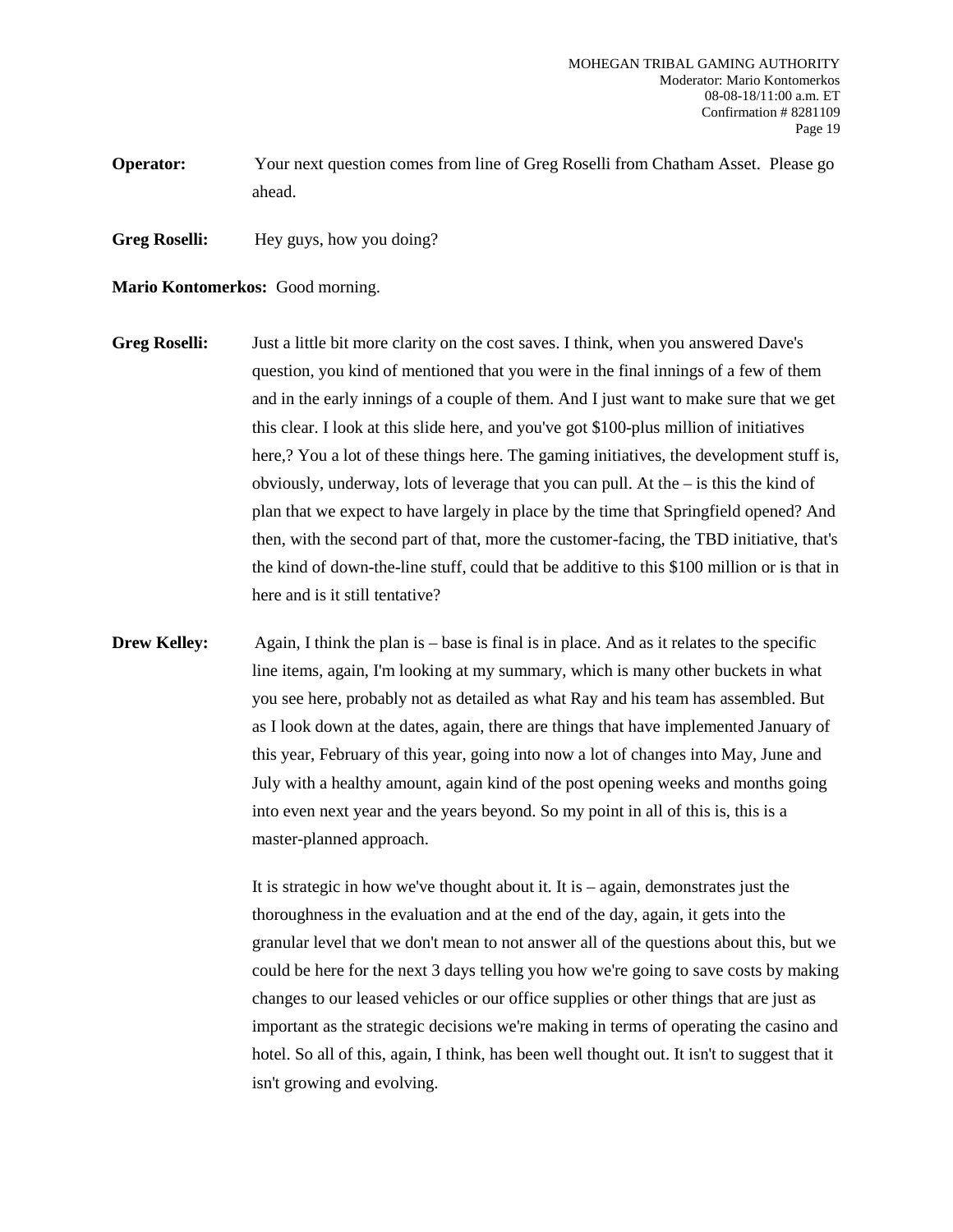And at the end of the day, I'm very confident that whether things turn out to be as expected, better-than-expected or worse than expected, we've already thought about that and have structures and mechanisms to effectuate in short order to combat whatever the reality may be.

**Greg Roselli:** All right. I think that last part is what I was getting at. Let's say, the impact is as expected. And you're  $-$  in the presentation you have in front of you, the four-point font sheets. You've got like a \$100 million plus of things that are laid out if everything goes expected on your end?

- **Tom Burke:** I think it has to do with acceleration and timeline. In other words if it goes as expected, it lays on the time and that we have that, obviously, isn't in the presentation but the timeline that Drew makes reference to. Your comment about if it would go worse than expected, then we would accelerate those things. So it's timeline dependent. Some of these is concrete things that have to be done over the period of weeks and months and years. But some of it, as Drew mentioned, are levers that can be pulled with – relatively quickly, if need be.
- **Greg Roselli:** I got you. Then, I think the as-expected I was referring to was the competitive impact. As long as that falls within the parameters that you're looking at, you're confident in your ability to execute on all these?
- **Tom Burke:** Absolutely.
- **Greg Roselli:** OK. That helps a lot, thanks, guys.
- **Operator:** Your next question comes from the line of Patrick Robb from Brigade Capital. Please go ahead.
- **Patrick Robb:** Hey, guys. Just a few quick ones for me. So guess, on the Connecticut front, we've seen some headlines around sports betting and the possibility to – for the Connecticut governor to call a special session. I mean, it sounds like that from what you kind of ran through on the \$100 million that sports betting is part of it. So – and can you just give us the latest state of play there? Do you have been any incremental color from the headlines that are out there publicly in terms of, like, chances that gets set up by year-end?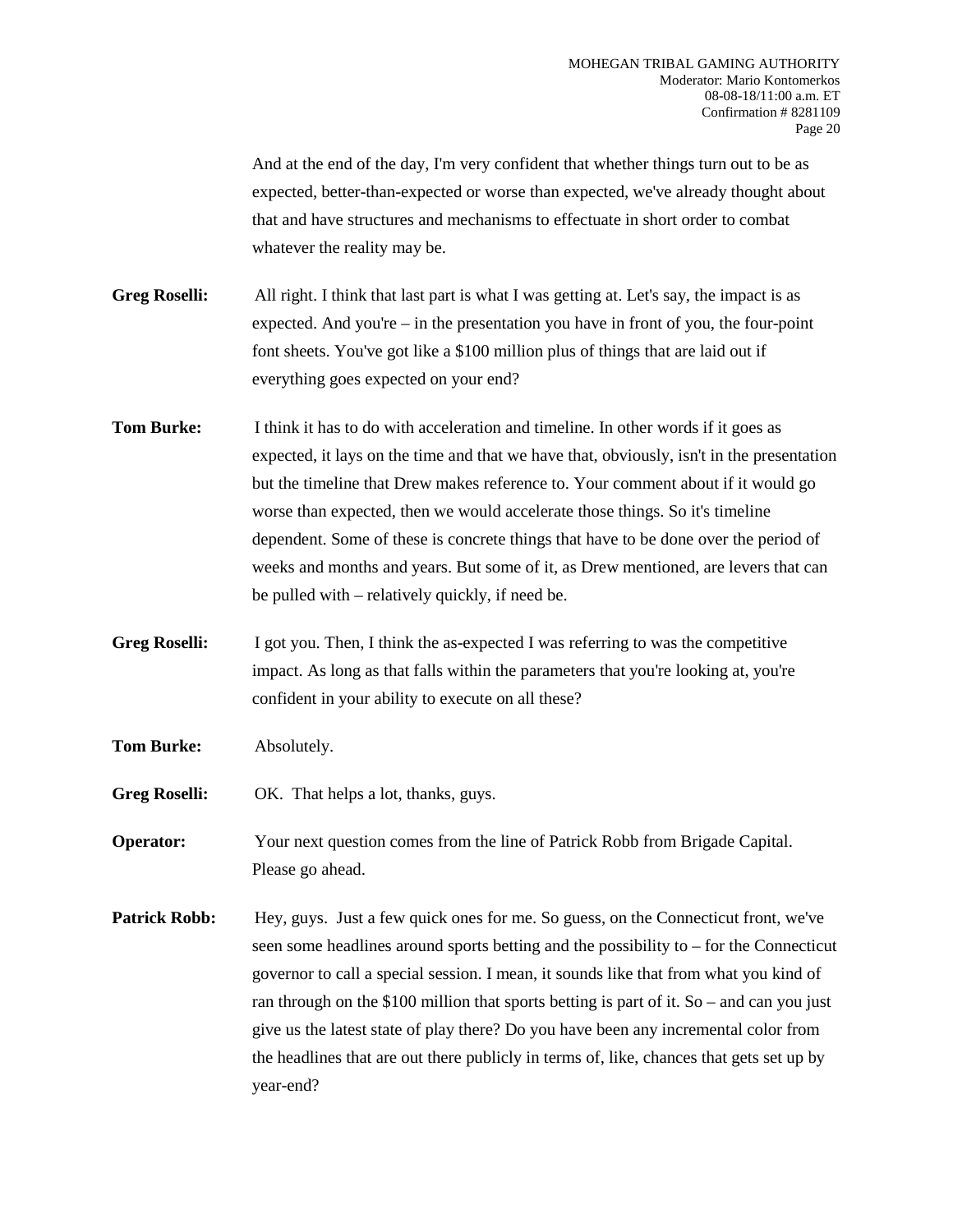**Mario Kontomerkos:** I can take that, Pat, and maybe others can chime in. I think you're right. I think there's a lot of activity going on in Connecticut right now. And I think that we played a big role in that as well as our partners across the river have played a big role in that. You know that we have a very strong relationship with the state. I think there is clearly a symbiotic relationship between the 2. I think there is just something that we can do here that's beneficial for every party.

> And so we're hoping that we can move on this quickly. It's not completely in our control, as you know. But we think that there's a solution out there that makes a lot of sense. I think, to get sort of to the heart of your question, I think part of the EBITDA enhancements that we've been talking about at length on this call is included in that. So I think we're well prepared to be able to react very quickly when the legislature does move ahead, which we think, and hope, will happen soon. The other thing I'll just mention to you, Pat, is that we have our partner down in Atlantic City at Resorts, has already launched a mobile platform. And so I think we've got a head start on this, and I think we can move quickly.

- **Patrick Robb:** OK. I guess, turning to Pocono. The press release calls out, I guess, a competitive kind of competitive environment that market. Would you say that, that property has started to be impacted by even if I was second-order effects but sort of the Catskills Resorts, Catskills opening? I think we've seen your closest geographical competitor there in Pennsylvania, has been pretty soft in the revenue side. So seems like they may be feeling the heat a little bit as well. But how do you kind of parse out the impact that we've gotten more in the summer season of that new property there, upstate?
- **Tom Burke:** Yes. Patrick, I think that  $-$  I think it's actually a three-pronged issue there. One is that we are seeing a little bit more impact coming out of the Catskills region in that particular market little bit more than we've seen previously. Secondly, we have some competitive neighbors that are behaving not like we behave, is probably a good way to put it. And thirdly, I – the last comment is probably a little more gut and subjective. But I think what we're also seeing as the third piece of that is, because of the activity in Atlantic City with the 2 new openings, obviously, people in that area vacation – many, many people in that area vacation at the Jersey Shore. So I think we're seeing a little bit of a loss to that too. So it's really a three-pronged piece, a little bit here, a little bit there.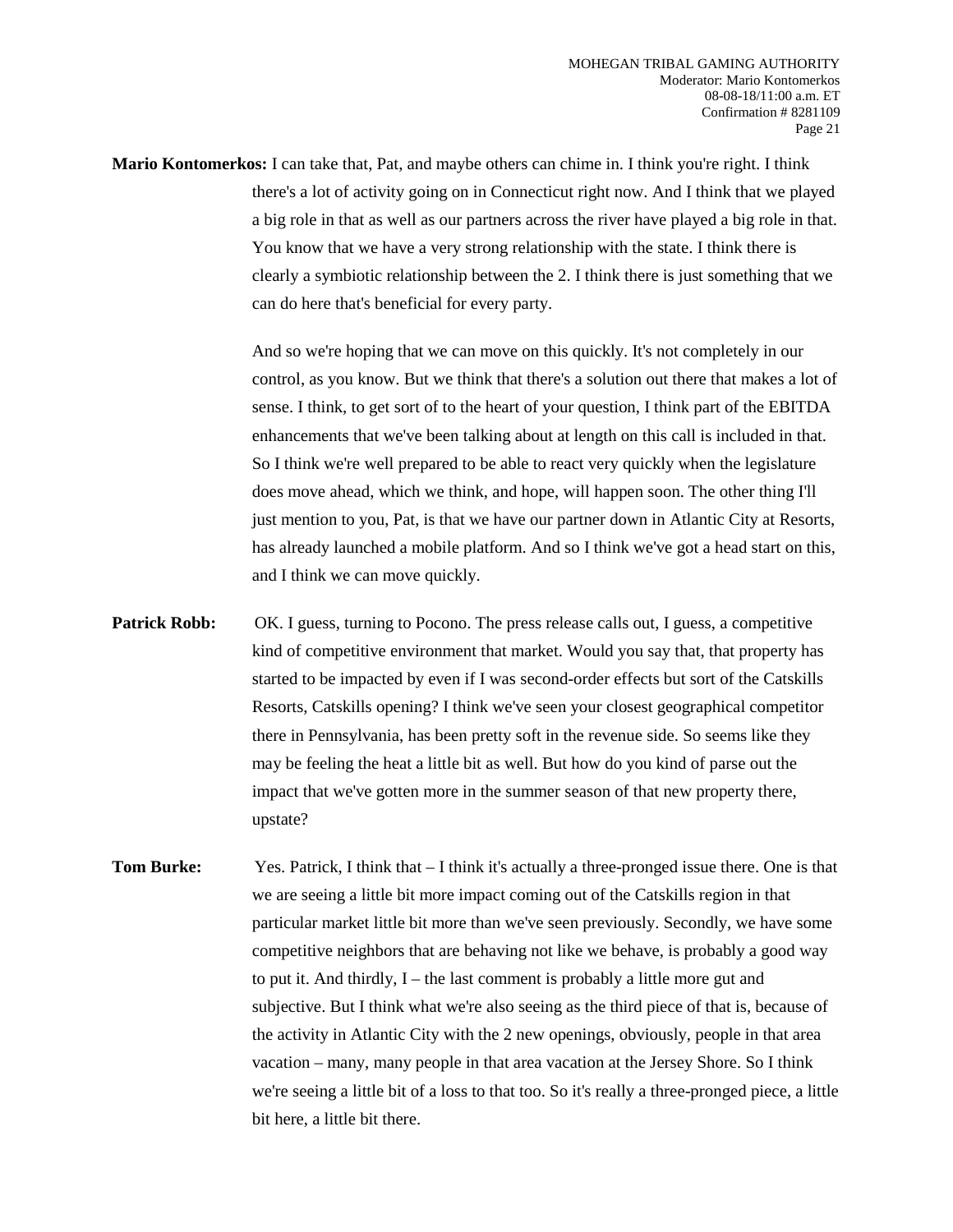- **Patrick Robb:** Got it. OK. And then the last one. Just kind of a follow-up to one of James' questions. But just the change on the Korea CapEx being pushed out or pushed into next year. I mean, I think, last time, on previous calls when we've spoken, you talked about having a financing – project financing for Korea in place by calendar year-end. Is that still the plan to have everything sort of finalized by calendar year-end from a financing perspective?
- **Drew Kelley:** Generally, I think, the time line hasn't changed substantially. Again, there are nuances between what, I would call, a traditional U.S. project financing and a Korea project financing, none of which are terribly material for this conversation. But in order to check all the boxes, that's, as I mentioned, the first next big step is the MCST meeting this month. And then thereafter, we'll have a very crystal-clear picture as to the exact timing. But generally speaking, no date has materially changed to this point either on financing or likely, the opening.
- **Patrick Robb:** OK. That's it for me. Thanks, guys.

**Operator:** Our last question comes from the line of Alex Wayne from Ares Management.

- **Howard Huang:** It's Howard Huang. I guess, first of all, appreciate the efforts for the additional transparency and the slide deck that you posted. Most of my questions have been answered. Just in terms of the Poconos, just a follow-up on that. I know you guys mentioned the three sort of issues, and July seemed to be a pretty tough month. As far as those results, was any of that sort of self-managed or planned? And whereas, the EBITDA impact might be less than the top line degradation? Or is that sort of a continuation of those factors that you saw during the second quarter?
- **Drew Kelley:** Well, I think, again, what we would expect in that market is really the opportunity for the management team to continue to demonstrate that in spite of the challenging competitive market, there are otherwise able to manage to the bottom line. And again, going back to the slide on Pocono, if you adjust for the tax purposes for the last quarter, you see that they did a wonderful job, essentially coming in flat on an EBITDA level. So again, I think what you're suggesting is what we would advocate. Challenging market is something outside of our control, but we have a high degree of confidence in the management team to continue to focus on generating cash flow and EBITDA.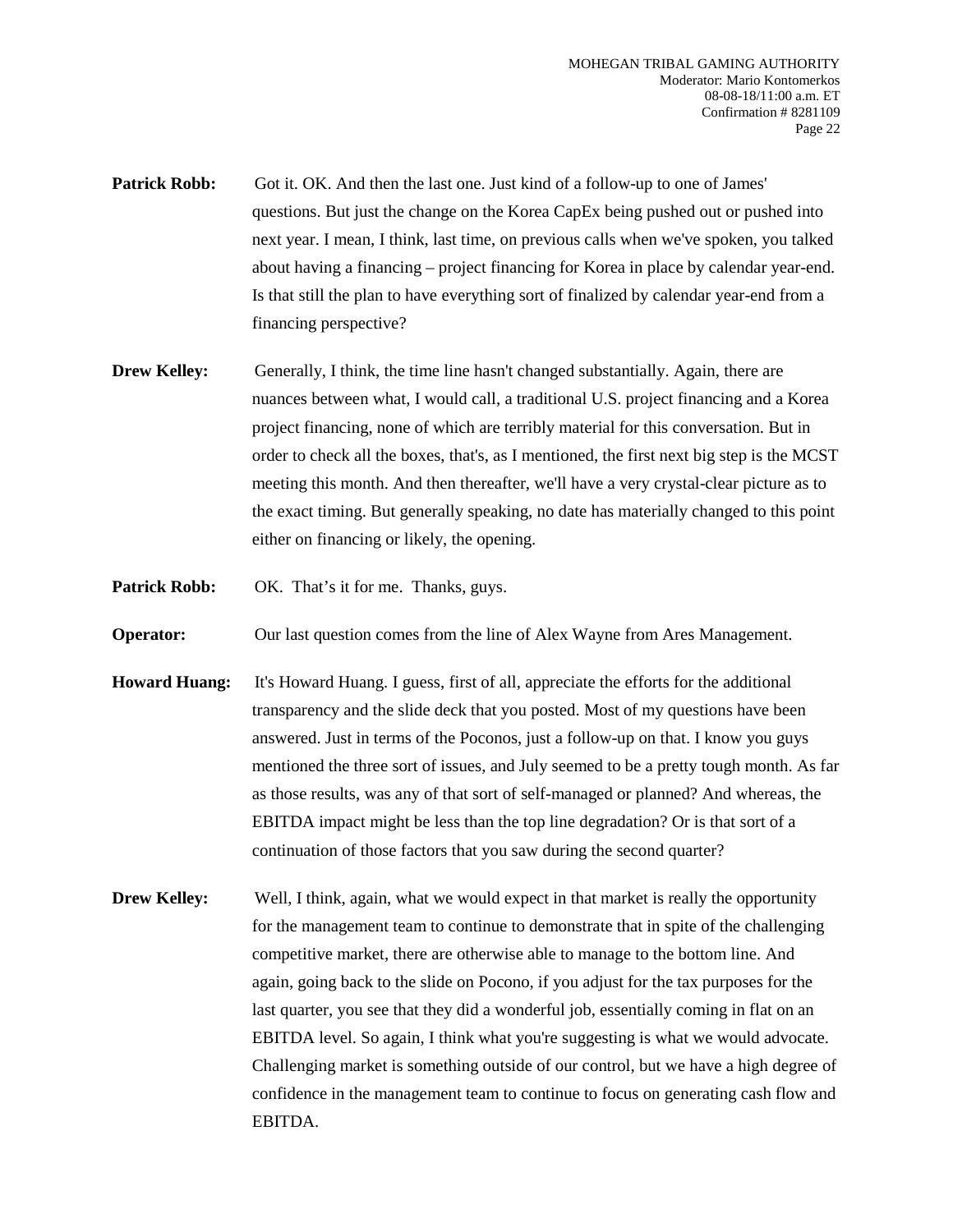- **Tom Burke:** And to further up on Drew's comment is, I think where you're going is that we are the same as previous quarters. We have a disciplined approach with our marketing at that property regardless of the way our competitors behave. And our emphasis is to drive profitable revenue to the property.
- **Howard Huang:** OK. OK, thanks a lot.

**Drew Kelley:** And I think we have time for one more question.

**Operator:** Your last question comes from the line of Gene Neavin from Federated Investors.

- **Gene Neavin:** I've got 2 questions, so make them quick. On that cost, revenue synergies slide, are you able to give some details into what exactly is the cost, like approximately how much of that is hard costs like – I know, bad example, but fewer paperclips for example, versus revenue synergies, just by doing things better. That's the first question. And second question is on the corporate EBITDA line. Can you help us think about how – have you – since you consolidated Inspire into your financials, how much of that corporate expense is from that project versus a more of a run rate expense that we should be thinking of at – for the – your domestic operations?
- **Drew Kelley:** Well, the first is a simple response. I can't give you the detail other than to suggest there is a healthy amount of revenue generation the meta- generation opportunities as well as cost reductions and to that point, we endeavor to continue to not simply cut costs but look to grow revenue, in spite of the changing dynamic. So more of a generic response and again, I'm sure you understand for competitive reasons, we'll be a bit more specific perhaps at a later time, at least for now, we'll leave some sensitivity around – on the comment.

As it relates to the corporate number, let me kind of delve into that a little bit with the caveat that this is something that we're looking at generally going into the fiscal yearend in terms of how we report and how we might – report differently. So as to better illustrate the dynamics of our, I guess, rapidly have been going portfolio of properties. But as you look at the corporate number, I think it's somewhat simple to explain on a revenue basis. Again, despite the, I'll call it, robust growth in ilani operating revenue, you have essentially some of that development opportunity going away.